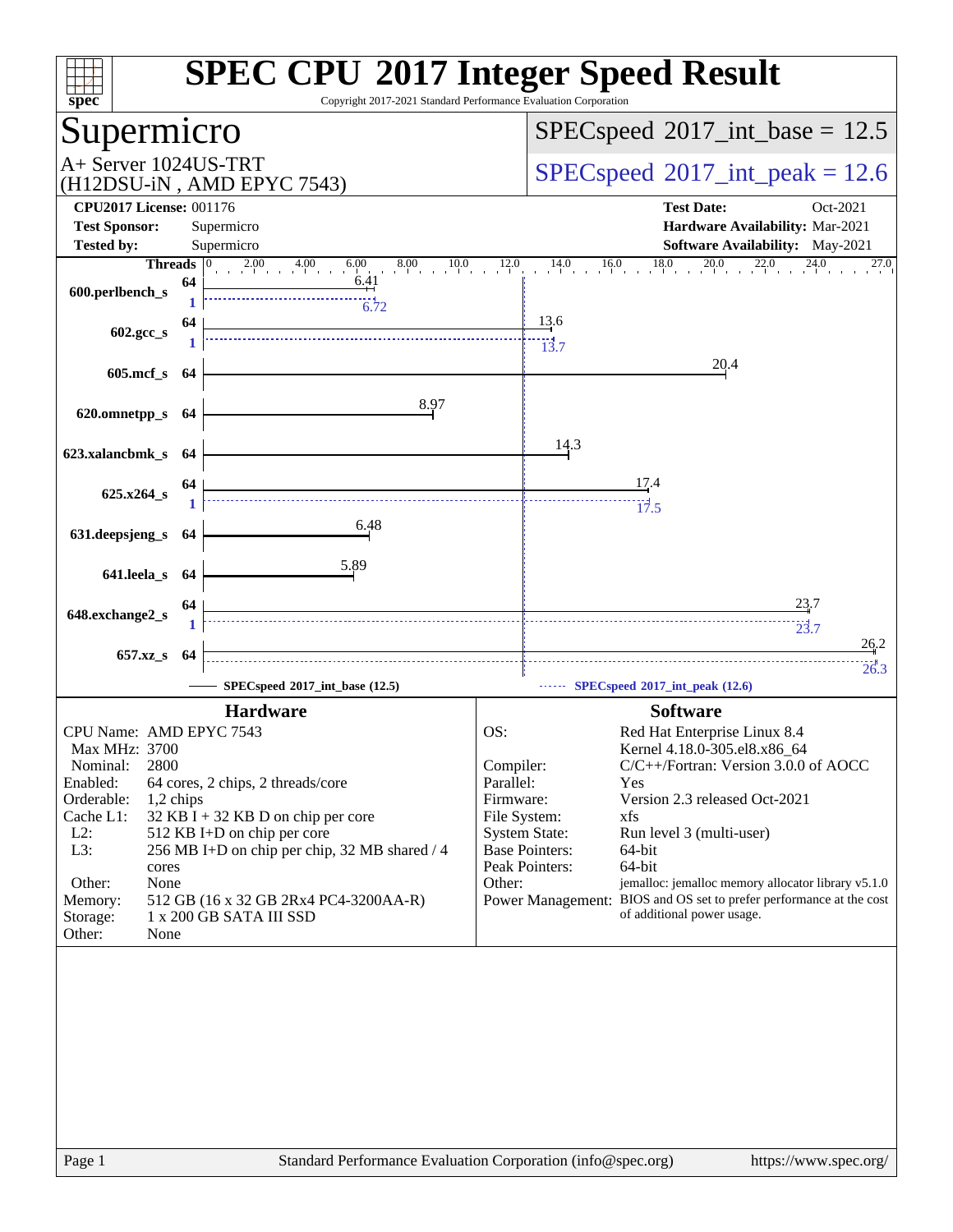

Copyright 2017-2021 Standard Performance Evaluation Corporation

## Supermicro

# $SPECspeed^{\circledcirc}2017\_int\_base = 12.5$  $SPECspeed^{\circledcirc}2017\_int\_base = 12.5$

(H12DSU-iN , AMD EPYC 7543)

A+ Server 1024US-TRT  $SPEC speed@2017$ \_int\_peak = 12.6

**[CPU2017 License:](http://www.spec.org/auto/cpu2017/Docs/result-fields.html#CPU2017License)** 001176 **[Test Date:](http://www.spec.org/auto/cpu2017/Docs/result-fields.html#TestDate)** Oct-2021 **[Test Sponsor:](http://www.spec.org/auto/cpu2017/Docs/result-fields.html#TestSponsor)** Supermicro **[Hardware Availability:](http://www.spec.org/auto/cpu2017/Docs/result-fields.html#HardwareAvailability)** Mar-2021 **[Tested by:](http://www.spec.org/auto/cpu2017/Docs/result-fields.html#Testedby)** Supermicro **[Software Availability:](http://www.spec.org/auto/cpu2017/Docs/result-fields.html#SoftwareAvailability)** May-2021

### **[Results Table](http://www.spec.org/auto/cpu2017/Docs/result-fields.html#ResultsTable)**

|                                       | <b>Base</b>    |                |       |                |              |                |       | <b>Peak</b>    |                |              |                |              |                |              |
|---------------------------------------|----------------|----------------|-------|----------------|--------------|----------------|-------|----------------|----------------|--------------|----------------|--------------|----------------|--------------|
| <b>Benchmark</b>                      | <b>Threads</b> | <b>Seconds</b> | Ratio | <b>Seconds</b> | <b>Ratio</b> | <b>Seconds</b> | Ratio | <b>Threads</b> | <b>Seconds</b> | <b>Ratio</b> | <b>Seconds</b> | <b>Ratio</b> | <b>Seconds</b> | <b>Ratio</b> |
| $600.$ perlbench_s                    | 64             | 277            | 6.41  | 265            | 6.70         |                |       |                | 264            | 6.72         | 264            | 6.74         |                |              |
| $602.\text{gcc}\s$                    | 64             | 292            | 13.6  | 293            | 13.6         |                |       |                | 290            | 13.7         | 290            | 13.7         |                |              |
| $605$ .mcf s                          | 64             | 231            | 20.4  | 231            | 20.4         |                |       | 64             | 231            | 20.4         | 231            | 20.4         |                |              |
| 620.omnetpp_s                         | 64             | 181            | 8.99  | 182            | 8.97         |                |       | 64             | 181            | 8.99         | 182            | 8.97         |                |              |
| 623.xalancbmk s                       | 64             | 99.2           | 14.3  | 99.0           | 14.3         |                |       | 64             | 99.2           | 14.3         | 99.0           | 14.3         |                |              |
| 625.x264 s                            | 64             | 101            | 17.4  | 101            | 17.4         |                |       |                | 101            | 17.5         | 101            | 17.5         |                |              |
| $631.$ deepsjeng $s$                  | 64             | 221            | 6.49  | 221            | 6.48         |                |       | 64             | 221            | 6.49         | 221            | 6.48         |                |              |
| 641.leela s                           | 64             | 289            | 5.90  | 289            | 5.89         |                |       | 64             | 289            | 5.90         | 289            | 5.89         |                |              |
| 648.exchange2_s                       | 64             | <u>124</u>     | 23.7  | 124            | 23.7         |                |       |                | 124            | 23.7         | <u>124</u>     | 23.7         |                |              |
| $657.xz$ <sub>S</sub>                 | 64             | 236            | 26.2  | 235            | 26.3         |                |       | 64             | 234            | 26.4         | 235            | 26.3         |                |              |
| $SPECspeed*2017$ _int_base =          |                |                | 12.5  |                |              |                |       |                |                |              |                |              |                |              |
| $SPEC speed^{\circ}2017\_int\_peak =$ |                |                | 12.6  |                |              |                |       |                |                |              |                |              |                |              |

Results appear in the [order in which they were run.](http://www.spec.org/auto/cpu2017/Docs/result-fields.html#RunOrder) Bold underlined text [indicates a median measurement.](http://www.spec.org/auto/cpu2017/Docs/result-fields.html#Median)

#### **[Compiler Notes](http://www.spec.org/auto/cpu2017/Docs/result-fields.html#CompilerNotes)**

The AMD64 AOCC Compiler Suite is available at <http://developer.amd.com/amd-aocc/>

#### **[Submit Notes](http://www.spec.org/auto/cpu2017/Docs/result-fields.html#SubmitNotes)**

The config file option 'submit' was used. 'numactl' was used to bind copies to the cores. See the configuration file for details.

#### **[Operating System Notes](http://www.spec.org/auto/cpu2017/Docs/result-fields.html#OperatingSystemNotes)**

'ulimit -s unlimited' was used to set environment stack size limit 'ulimit -l 2097152' was used to set environment locked pages in memory limit

runcpu command invoked through numactl i.e.: numactl --interleave=all runcpu <etc>

To limit dirty cache to 8% of memory, 'sysctl -w vm.dirty\_ratio=8' run as root. To limit swap usage to minimum necessary, 'sysctl -w vm.swappiness=1' run as root. To free node-local memory and avoid remote memory usage, 'sysctl -w vm.zone\_reclaim\_mode=1' run as root. To clear filesystem caches, 'sync; sysctl -w vm.drop\_caches=3' run as root. To disable address space layout randomization (ASLR) to reduce run-to-run variability, 'sysctl -w kernel.randomize\_va\_space=0' run as root.

To enable Transparent Hugepages (THP) for all allocations,

| Page 2 | Standard Performance Evaluation Corporation (info@spec.org) | https://www.spec.org/ |
|--------|-------------------------------------------------------------|-----------------------|
|        |                                                             |                       |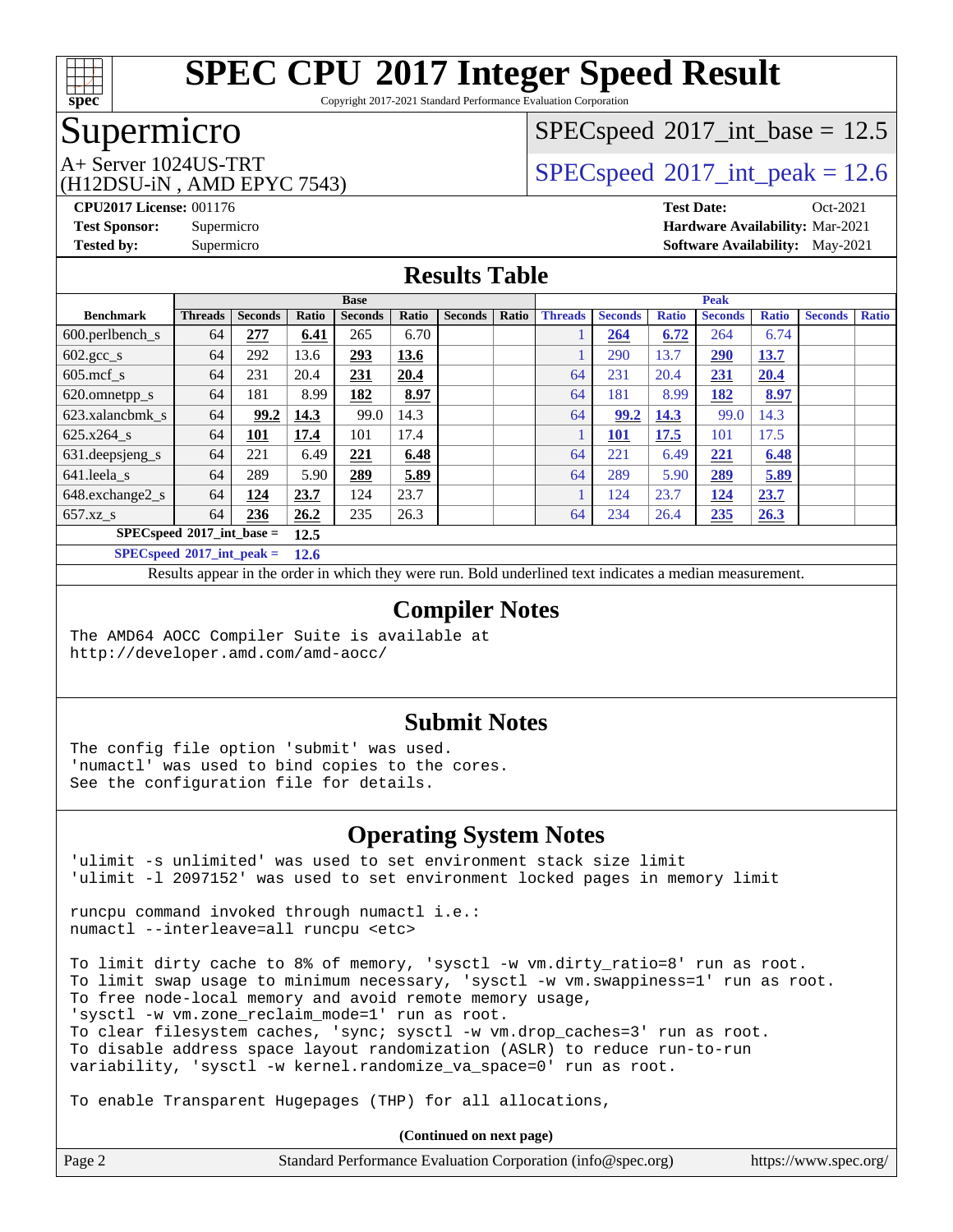

Copyright 2017-2021 Standard Performance Evaluation Corporation

# Supermicro

 $SPECspeed^{\circledcirc}2017\_int\_base = 12.5$  $SPECspeed^{\circledcirc}2017\_int\_base = 12.5$ 

(H12DSU-iN , AMD EPYC 7543)

A+ Server 1024US-TRT  $SPEC speed@2017$ \_int\_peak = 12.6

**[Tested by:](http://www.spec.org/auto/cpu2017/Docs/result-fields.html#Testedby)** Supermicro Supermicro **Supermicro [Software Availability:](http://www.spec.org/auto/cpu2017/Docs/result-fields.html#SoftwareAvailability)** May-2021

**[CPU2017 License:](http://www.spec.org/auto/cpu2017/Docs/result-fields.html#CPU2017License)** 001176 **[Test Date:](http://www.spec.org/auto/cpu2017/Docs/result-fields.html#TestDate)** Oct-2021 **[Test Sponsor:](http://www.spec.org/auto/cpu2017/Docs/result-fields.html#TestSponsor)** Supermicro **[Hardware Availability:](http://www.spec.org/auto/cpu2017/Docs/result-fields.html#HardwareAvailability)** Mar-2021

#### **[Operating System Notes \(Continued\)](http://www.spec.org/auto/cpu2017/Docs/result-fields.html#OperatingSystemNotes)**

'echo always > /sys/kernel/mm/transparent\_hugepage/enabled' and 'echo always > /sys/kernel/mm/transparent\_hugepage/defrag' run as root.

### **[Environment Variables Notes](http://www.spec.org/auto/cpu2017/Docs/result-fields.html#EnvironmentVariablesNotes)**

Environment variables set by runcpu before the start of the run: GOMP\_CPU\_AFFINITY = "0-127" LD\_LIBRARY\_PATH = "/home/cpu2017/amd\_speed\_aocc300\_milan\_B\_lib/lib;/home/cpu2017/amd\_speed \_aocc300\_milan\_B\_lib/lib32:" MALLOC\_CONF = "retain:true" OMP\_DYNAMIC = "false" OMP\_SCHEDULE = "static" OMP\_STACKSIZE = "128M" OMP THREAD LIMIT = "128"

Environment variables set by runcpu during the 600.perlbench\_s peak run: GOMP\_CPU\_AFFINITY = "0"

Environment variables set by runcpu during the 602.gcc\_s peak run: GOMP\_CPU\_AFFINITY = "0"

Environment variables set by runcpu during the 625.x264\_s peak run: GOMP\_CPU\_AFFINITY = "0"

Environment variables set by runcpu during the 648.exchange2\_s peak run: GOMP\_CPU\_AFFINITY = "0"

Environment variables set by runcpu during the 657.xz\_s peak run: GOMP CPU AFFINITY =  $"0-63"$ 

#### **[General Notes](http://www.spec.org/auto/cpu2017/Docs/result-fields.html#GeneralNotes)**

Binaries were compiled on a system with 2x AMD EPYC 7742 CPU + 1TiB Memory using openSUSE 15.2

NA: The test sponsor attests, as of date of publication, that CVE-2017-5754 (Meltdown) is mitigated in the system as tested and documented. Yes: The test sponsor attests, as of date of publication, that CVE-2017-5753 (Spectre variant 1) is mitigated in the system as tested and documented. Yes: The test sponsor attests, as of date of publication, that CVE-2017-5715 (Spectre variant 2) is mitigated in the system as tested and documented.

jemalloc: configured and built with GCC v4.8.2 in RHEL 7.4 (No options specified) jemalloc 5.1.0 is available here:

| Page 3 | Standard Performance Evaluation Corporation (info@spec.org) | https://www.spec.org/ |
|--------|-------------------------------------------------------------|-----------------------|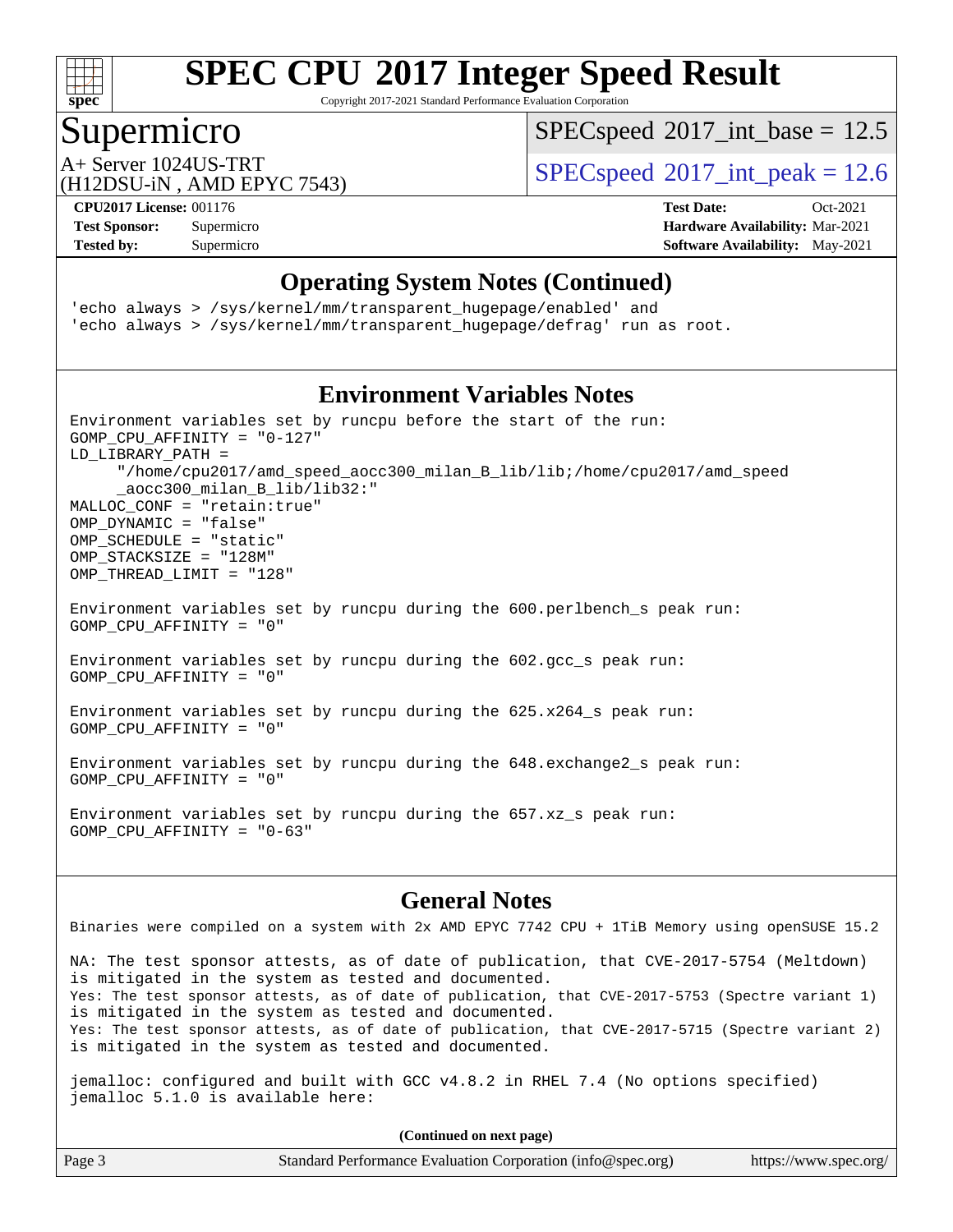

Copyright 2017-2021 Standard Performance Evaluation Corporation

### Supermicro

 $SPECspeed^{\circledcirc}2017\_int\_base = 12.5$  $SPECspeed^{\circledcirc}2017\_int\_base = 12.5$ 

A+ Server 1024US-TRT  $SPEC speed@2017$ \_int\_peak = 12.6

(H12DSU-iN , AMD EPYC 7543)

**[Tested by:](http://www.spec.org/auto/cpu2017/Docs/result-fields.html#Testedby)** Supermicro **[Software Availability:](http://www.spec.org/auto/cpu2017/Docs/result-fields.html#SoftwareAvailability)** May-2021

**[CPU2017 License:](http://www.spec.org/auto/cpu2017/Docs/result-fields.html#CPU2017License)** 001176 **[Test Date:](http://www.spec.org/auto/cpu2017/Docs/result-fields.html#TestDate)** Oct-2021 **[Test Sponsor:](http://www.spec.org/auto/cpu2017/Docs/result-fields.html#TestSponsor)** Supermicro **[Hardware Availability:](http://www.spec.org/auto/cpu2017/Docs/result-fields.html#HardwareAvailability)** Mar-2021

### **[General Notes \(Continued\)](http://www.spec.org/auto/cpu2017/Docs/result-fields.html#GeneralNotes)**

<https://github.com/jemalloc/jemalloc/releases/download/5.1.0/jemalloc-5.1.0.tar.bz2>

#### **[Platform Notes](http://www.spec.org/auto/cpu2017/Docs/result-fields.html#PlatformNotes)**

Page 4 Standard Performance Evaluation Corporation [\(info@spec.org\)](mailto:info@spec.org) <https://www.spec.org/> BIOS Settings: Determinism Control = Manual Determinism Slider = Power cTDP Control = Manual cTDP = 240 Package Power Limit Control = Manual Package Power Limit = 240  $APBDIS = 1$ NUMA Nodes Per Socket = NPS4 Sysinfo program /home/cpu2017/bin/sysinfo Rev: r6622 of 2021-04-07 982a61ec0915b55891ef0e16acafc64d running on H12DSU-7543 Sat Oct 30 02:17:33 2021 SUT (System Under Test) info as seen by some common utilities. For more information on this section, see <https://www.spec.org/cpu2017/Docs/config.html#sysinfo> From /proc/cpuinfo model name : AMD EPYC 7543 32-Core Processor 2 "physical id"s (chips) 128 "processors" cores, siblings (Caution: counting these is hw and system dependent. The following excerpts from /proc/cpuinfo might not be reliable. Use with caution.) cpu cores : 32 siblings : 64 physical 0: cores 0 1 2 3 4 5 6 7 8 9 10 11 12 13 14 15 16 17 18 19 20 21 22 23 24 25 26 27 28 29 30 31 physical 1: cores 0 1 2 3 4 5 6 7 8 9 10 11 12 13 14 15 16 17 18 19 20 21 22 23 24 25 26 27 28 29 30 31 From lscpu from util-linux 2.32.1: Architecture: x86\_64 CPU op-mode(s): 32-bit, 64-bit Little Endian CPU(s): 128 On-line CPU(s) list: 0-127 Thread(s) per core: 2 Core(s) per socket: 32 Socket(s): 2 NUMA node(s): 16 **(Continued on next page)**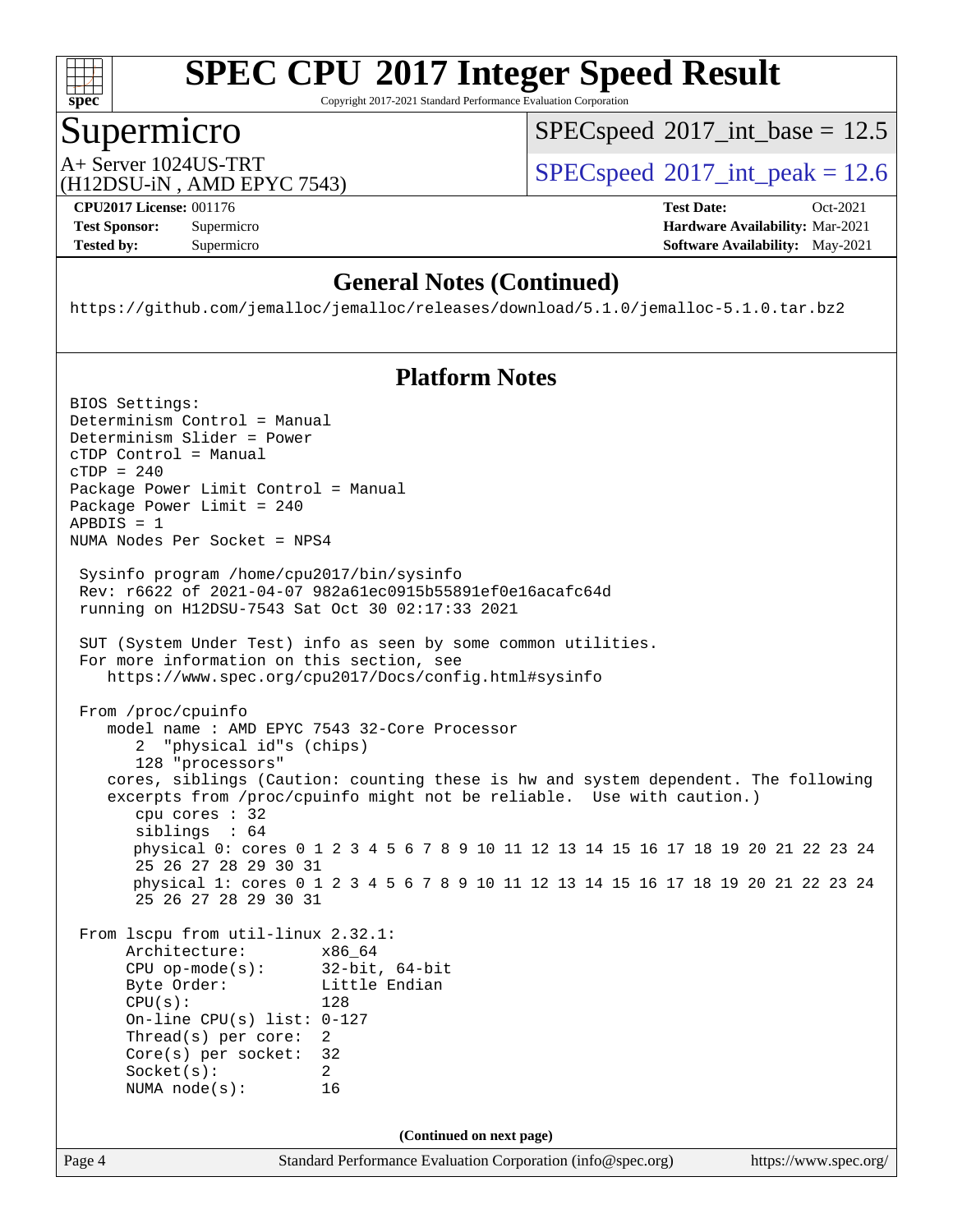

Copyright 2017-2021 Standard Performance Evaluation Corporation

# Supermicro

 $SPECspeed^{\circledcirc}2017\_int\_base = 12.5$  $SPECspeed^{\circledcirc}2017\_int\_base = 12.5$ 

(H12DSU-iN , AMD EPYC 7543)

A+ Server 1024US-TRT  $SPEC speed@2017$ \_int\_peak = 12.6

**[Tested by:](http://www.spec.org/auto/cpu2017/Docs/result-fields.html#Testedby)** Supermicro **[Software Availability:](http://www.spec.org/auto/cpu2017/Docs/result-fields.html#SoftwareAvailability)** May-2021

**[CPU2017 License:](http://www.spec.org/auto/cpu2017/Docs/result-fields.html#CPU2017License)** 001176 **[Test Date:](http://www.spec.org/auto/cpu2017/Docs/result-fields.html#TestDate)** Oct-2021 **[Test Sponsor:](http://www.spec.org/auto/cpu2017/Docs/result-fields.html#TestSponsor)** Supermicro **[Hardware Availability:](http://www.spec.org/auto/cpu2017/Docs/result-fields.html#HardwareAvailability)** Mar-2021

#### **[Platform Notes \(Continued\)](http://www.spec.org/auto/cpu2017/Docs/result-fields.html#PlatformNotes)**

| Vendor ID:<br>BIOS Vendor ID:<br>CPU family: | AuthenticAMD<br>Advanced Micro Devices, Inc.<br>25                                          |
|----------------------------------------------|---------------------------------------------------------------------------------------------|
| Model:                                       | $\mathbf{1}$                                                                                |
| Model name:                                  | AMD EPYC 7543 32-Core Processor                                                             |
| BIOS Model name:                             | AMD EPYC 7543 32-Core Processor                                                             |
| Stepping:                                    | 1                                                                                           |
| CPU MHz:                                     | 2453.100                                                                                    |
| $CPU$ $max$ $MHz$ :                          | 2800.0000                                                                                   |
| CPU min MHz:                                 | 1500.0000                                                                                   |
| BogoMIPS:                                    | 5600.16                                                                                     |
| Virtualization:                              | AMD-V                                                                                       |
| L1d cache:                                   | 32K                                                                                         |
| $L1i$ cache:                                 | 32K                                                                                         |
| $L2$ cache:                                  | 512K                                                                                        |
| $L3$ cache:                                  | 32768K                                                                                      |
| NUMA node0 $CPU(s): 0-3, 64-67$              |                                                                                             |
| NUMA node1 $CPU(s):$ 4-7,68-71               |                                                                                             |
| NUMA node2 $CPU(s): 8-11, 72-75$             |                                                                                             |
| NUMA node3 CPU(s): 12-15,76-79               |                                                                                             |
| NUMA node4 CPU(s): 16-19,80-83               |                                                                                             |
| NUMA node5 CPU(s): 20-23,84-87               |                                                                                             |
| NUMA node6 CPU(s): 24-27,88-91               |                                                                                             |
| NUMA node7 CPU(s): 28-31,92-95               |                                                                                             |
| NUMA node8 CPU(s): 32-35,96-99               |                                                                                             |
| NUMA node9 CPU(s): 36-39,100-103             |                                                                                             |
| NUMA node10 CPU(s): 40-43,104-107            |                                                                                             |
| NUMA node11 CPU(s): 44-47,108-111            |                                                                                             |
| NUMA node12 CPU(s): 48-51, 112-115           |                                                                                             |
| NUMA node13 CPU(s): 52-55,116-119            |                                                                                             |
| NUMA node14 CPU(s): 56-59,120-123            |                                                                                             |
| NUMA node15 CPU(s): 60-63,124-127            |                                                                                             |
| Flaqs:                                       | fpu vme de pse tsc msr pae mce c<br>not pso?6 alflugh mmy fysix sso sso? ht syssall py mmyo |
|                                              |                                                                                             |

cx8 apic sep mtrr pge mca cmov pat pse36 clflush mmx fxsr sse sse2 ht syscall nx mmxext fxsr\_opt pdpe1gb rdtscp lm constant\_tsc rep\_good nopl nonstop\_tsc cpuid extd\_apicid aperfmperf pni pclmulqdq monitor ssse3 fma cx16 pcid sse4\_1 sse4\_2 movbe popcnt aes xsave avx f16c rdrand lahf\_lm cmp\_legacy svm extapic cr8\_legacy abm sse4a misalignsse 3dnowprefetch osvw ibs skinit wdt tce topoext perfctr\_core perfctr\_nb bpext perfctr\_llc mwaitx cpb cat\_l3 cdp\_l3 invpcid\_single hw\_pstate sme ssbd mba sev ibrs ibpb stibp vmmcall sev\_es fsgsbase bmi1 avx2 smep bmi2 invpcid cqm rdt\_a rdseed adx smap clflushopt clwb sha\_ni xsaveopt xsavec xgetbv1 xsaves cqm\_llc cqm\_occup\_llc cqm\_mbm\_total cqm\_mbm\_local clzero irperf xsaveerptr wbnoinvd amd\_ppin arat npt lbrv svm\_lock nrip\_save tsc\_scale vmcb\_clean flushbyasid decodeassists pausefilter pfthreshold v\_vmsave\_vmload vgif umip pku ospke vaes vpclmulqdq rdpid overflow\_recov succor smca

 /proc/cpuinfo cache data cache size : 512 KB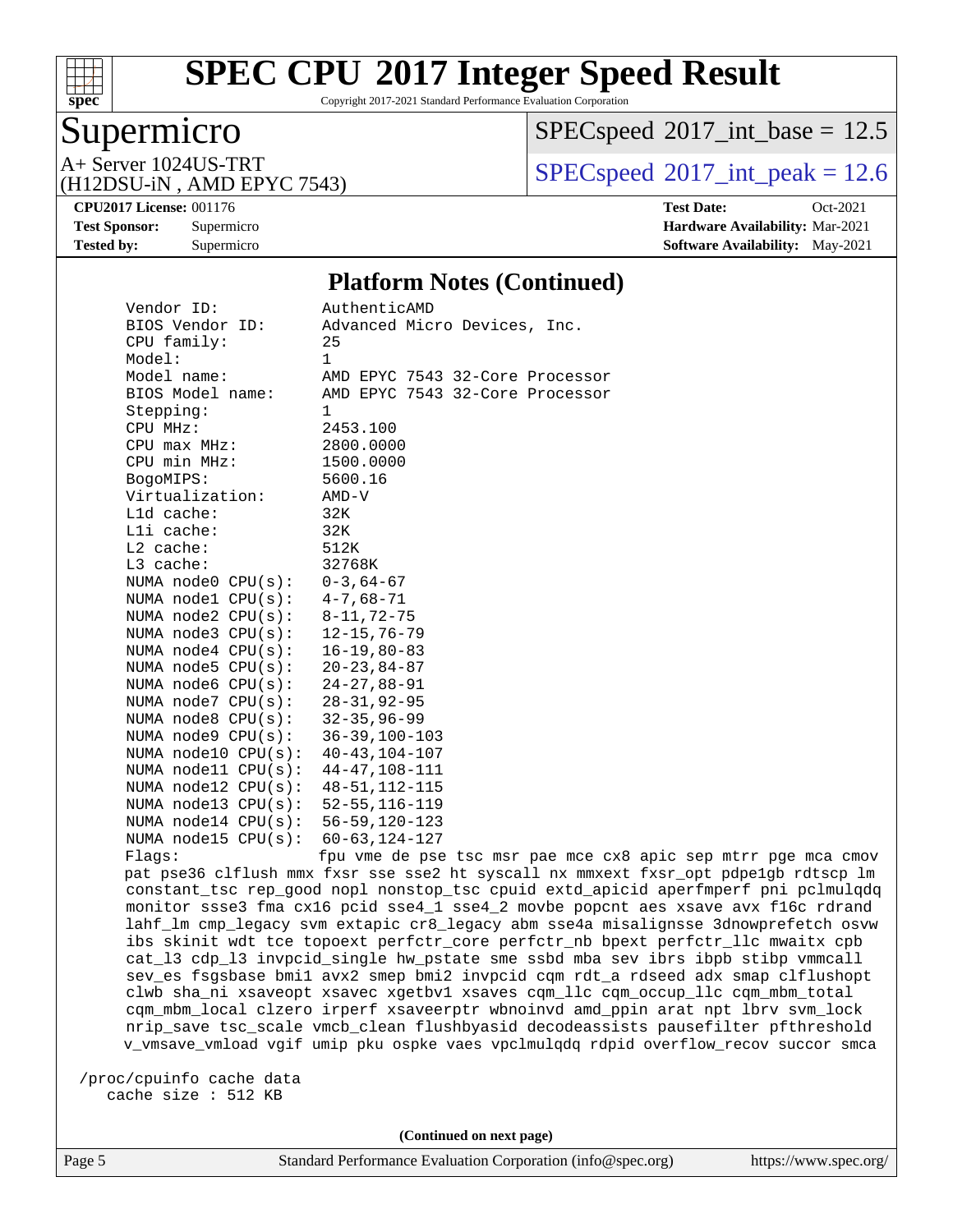

Copyright 2017-2021 Standard Performance Evaluation Corporation

# Supermicro

 $SPEC speed$ <sup>®</sup>[2017\\_int\\_base =](http://www.spec.org/auto/cpu2017/Docs/result-fields.html#SPECspeed2017intbase) 12.5

A+ Server 1024US-TRT<br>(H12DSU-iN, AMD EPYC 7543)

 $SPEC speed^{\circ}2017\_int\_peak = 12.6$ 

**[Tested by:](http://www.spec.org/auto/cpu2017/Docs/result-fields.html#Testedby)** Supermicro **[Software Availability:](http://www.spec.org/auto/cpu2017/Docs/result-fields.html#SoftwareAvailability)** May-2021

**[CPU2017 License:](http://www.spec.org/auto/cpu2017/Docs/result-fields.html#CPU2017License)** 001176 **[Test Date:](http://www.spec.org/auto/cpu2017/Docs/result-fields.html#TestDate)** Oct-2021 **[Test Sponsor:](http://www.spec.org/auto/cpu2017/Docs/result-fields.html#TestSponsor)** Supermicro **[Hardware Availability:](http://www.spec.org/auto/cpu2017/Docs/result-fields.html#HardwareAvailability)** Mar-2021

#### **[Platform Notes \(Continued\)](http://www.spec.org/auto/cpu2017/Docs/result-fields.html#PlatformNotes)**

| From numactl --hardware                                                     |  |  |  |  |  |  |  |
|-----------------------------------------------------------------------------|--|--|--|--|--|--|--|
| WARNING: a numactl 'node' might or might not correspond to a physical chip. |  |  |  |  |  |  |  |
| available: 16 nodes (0-15)                                                  |  |  |  |  |  |  |  |
| node 0 cpus: 0 1 2 3 64 65 66 67                                            |  |  |  |  |  |  |  |
| node 0 size: 32062 MB                                                       |  |  |  |  |  |  |  |
| node 0 free: 31945 MB                                                       |  |  |  |  |  |  |  |
| node 1 cpus: 4 5 6 7 68 69 70 71                                            |  |  |  |  |  |  |  |
| node 1 size: 32252 MB                                                       |  |  |  |  |  |  |  |
| node 1 free: 32150 MB                                                       |  |  |  |  |  |  |  |
| node 2 cpus: 8 9 10 11 72 73 74 75                                          |  |  |  |  |  |  |  |
| node 2 size: 32254 MB                                                       |  |  |  |  |  |  |  |
| node 2 free: 32170 MB                                                       |  |  |  |  |  |  |  |
| node 3 cpus: 12 13 14 15 76 77 78 79                                        |  |  |  |  |  |  |  |
| node 3 size: 32253 MB                                                       |  |  |  |  |  |  |  |
| node 3 free: 32176 MB                                                       |  |  |  |  |  |  |  |
| node 4 cpus: 16 17 18 19 80 81 82 83                                        |  |  |  |  |  |  |  |
| node 4 size: 32254 MB                                                       |  |  |  |  |  |  |  |
| node 4 free: 32112 MB                                                       |  |  |  |  |  |  |  |
| node 5 cpus: 20 21 22 23 84 85 86 87                                        |  |  |  |  |  |  |  |
| node 5 size: 32253 MB                                                       |  |  |  |  |  |  |  |
| node 5 free: 32163 MB                                                       |  |  |  |  |  |  |  |
| node 6 cpus: 24 25 26 27 88 89 90 91                                        |  |  |  |  |  |  |  |
| node 6 size: 32216 MB                                                       |  |  |  |  |  |  |  |
| node 6 free: 32119 MB                                                       |  |  |  |  |  |  |  |
| node 7 cpus: 28 29 30 31 92 93 94 95                                        |  |  |  |  |  |  |  |
| node 7 size: 32241 MB                                                       |  |  |  |  |  |  |  |
| node 7 free: 32102 MB                                                       |  |  |  |  |  |  |  |
| node 8 cpus: 32 33 34 35 96 97 98 99                                        |  |  |  |  |  |  |  |
| node 8 size: 32254 MB                                                       |  |  |  |  |  |  |  |
| node 8 free: 32167 MB                                                       |  |  |  |  |  |  |  |
| node 9 cpus: 36 37 38 39 100 101 102 103                                    |  |  |  |  |  |  |  |
| node 9 size: 32253 MB                                                       |  |  |  |  |  |  |  |
| node 9 free: 32162 MB                                                       |  |  |  |  |  |  |  |
| node 10 cpus: 40 41 42 43 104 105 106 107                                   |  |  |  |  |  |  |  |
| node 10 size: 32254 MB                                                      |  |  |  |  |  |  |  |
| node 10 free: 32176 MB                                                      |  |  |  |  |  |  |  |
| node 11 cpus: 44 45 46 47 108 109 110 111                                   |  |  |  |  |  |  |  |
| node 11 size: 32253 MB                                                      |  |  |  |  |  |  |  |
| node 11 free: 32170 MB                                                      |  |  |  |  |  |  |  |
| node 12 cpus: 48 49 50 51 112 113 114 115                                   |  |  |  |  |  |  |  |
| node 12 size: 32254 MB                                                      |  |  |  |  |  |  |  |
| node 12 free: 32182 MB                                                      |  |  |  |  |  |  |  |
| node 13 cpus: 52 53 54 55 116 117 118 119                                   |  |  |  |  |  |  |  |
| node 13 size: 32253 MB                                                      |  |  |  |  |  |  |  |
| node 13 free: 32181 MB                                                      |  |  |  |  |  |  |  |
| node 14 cpus: 56 57 58 59 120 121 122 123                                   |  |  |  |  |  |  |  |
|                                                                             |  |  |  |  |  |  |  |
| (Continued on next page)                                                    |  |  |  |  |  |  |  |
|                                                                             |  |  |  |  |  |  |  |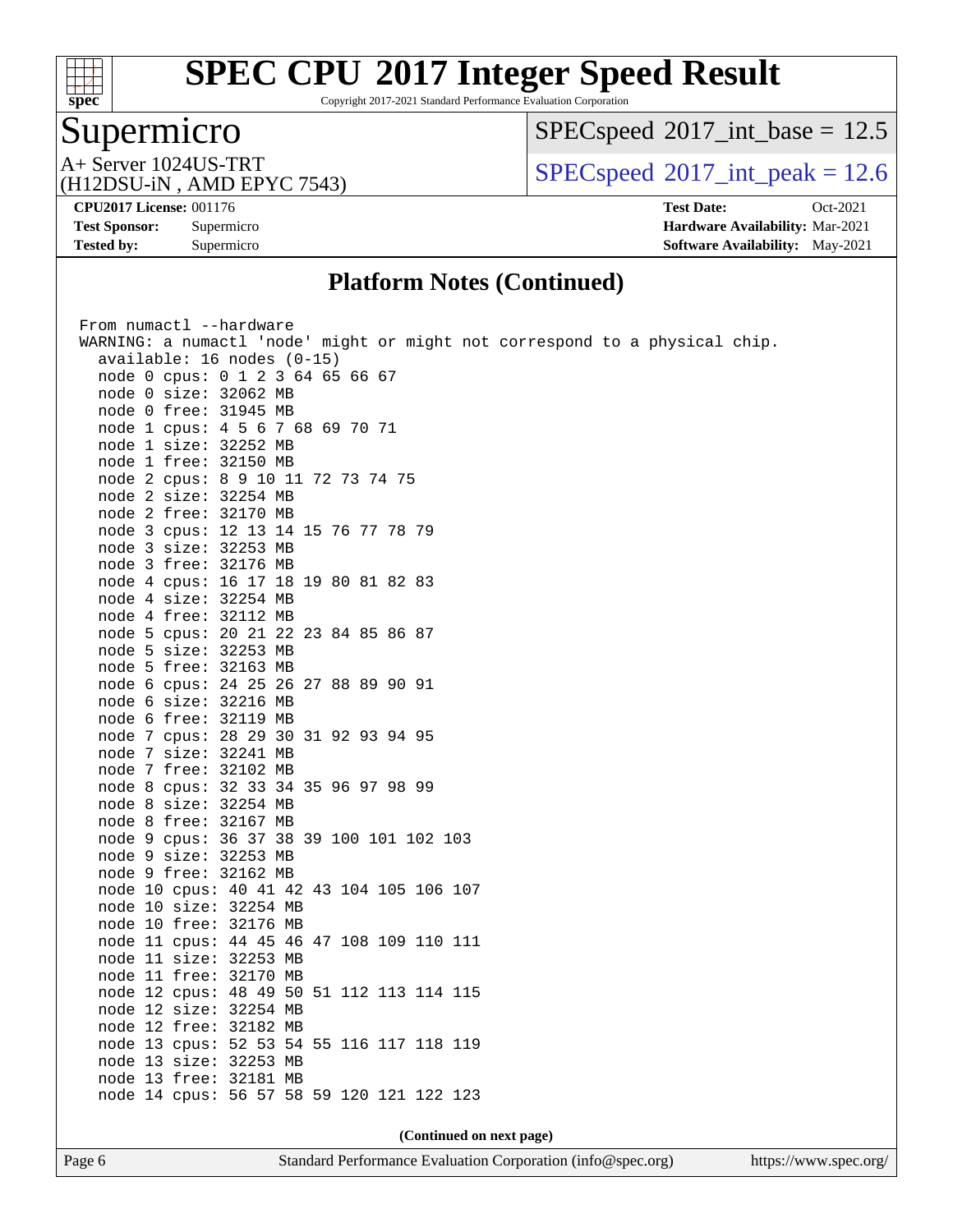

Copyright 2017-2021 Standard Performance Evaluation Corporation

# Supermicro

 $SPEC speed$ <sup>®</sup> $2017$ \_int\_base = 12.5

A+ Server 1024US-TRT<br>(H12DSU-iN, AMD EPYC 7543)

 $SPEC speed$ <sup>®</sup> $2017$ \_int\_peak = 12.6

**[CPU2017 License:](http://www.spec.org/auto/cpu2017/Docs/result-fields.html#CPU2017License)** 001176 **[Test Date:](http://www.spec.org/auto/cpu2017/Docs/result-fields.html#TestDate)** Oct-2021 **[Test Sponsor:](http://www.spec.org/auto/cpu2017/Docs/result-fields.html#TestSponsor)** Supermicro **[Hardware Availability:](http://www.spec.org/auto/cpu2017/Docs/result-fields.html#HardwareAvailability)** Mar-2021 **[Tested by:](http://www.spec.org/auto/cpu2017/Docs/result-fields.html#Testedby)** Supermicro **[Software Availability:](http://www.spec.org/auto/cpu2017/Docs/result-fields.html#SoftwareAvailability)** May-2021

#### **[Platform Notes \(Continued\)](http://www.spec.org/auto/cpu2017/Docs/result-fields.html#PlatformNotes)**

|                                                           |                                                                                                      | node 14 size: 32254 MB                                       |        |              |    |    |    |    |    |    |        |    |    |    |    |    |  |
|-----------------------------------------------------------|------------------------------------------------------------------------------------------------------|--------------------------------------------------------------|--------|--------------|----|----|----|----|----|----|--------|----|----|----|----|----|--|
|                                                           |                                                                                                      | node 14 free: 32055 MB                                       |        |              |    |    |    |    |    |    |        |    |    |    |    |    |  |
|                                                           |                                                                                                      | node 15 cpus: 60 61 62 63 124 125 126 127                    |        |              |    |    |    |    |    |    |        |    |    |    |    |    |  |
|                                                           |                                                                                                      | node 15 size: 32252 MB                                       |        |              |    |    |    |    |    |    |        |    |    |    |    |    |  |
|                                                           |                                                                                                      | node 15 free: 32027 MB                                       |        |              |    |    |    |    |    |    |        |    |    |    |    |    |  |
|                                                           |                                                                                                      | node distances:                                              |        |              |    |    |    |    |    |    |        |    |    |    |    |    |  |
| node                                                      | $\mathbf 0$                                                                                          | 1                                                            | 2      | $\mathbf{3}$ | 4  | 5  | 6  | 7  | 8  | 9  | 10     | 11 | 12 | 13 | 14 | 15 |  |
| 0:                                                        | 10                                                                                                   | 11                                                           | $1\,2$ | 12           | 12 | 12 | 12 | 12 | 32 | 32 | 32     | 32 | 32 | 32 | 32 | 32 |  |
| 1:                                                        | 11                                                                                                   | 10                                                           | 12     | 12           | 12 | 12 | 12 | 12 | 32 | 32 | 32     | 32 | 32 | 32 | 32 | 32 |  |
| 2:                                                        | 12                                                                                                   | 12                                                           | 10     | 11           | 12 | 12 | 12 | 12 | 32 | 32 | 32     | 32 | 32 | 32 | 32 | 32 |  |
| 3:                                                        | 12                                                                                                   | 12                                                           | 11     | 10           | 12 | 12 | 12 | 12 | 32 | 32 | 32     | 32 | 32 | 32 | 32 | 32 |  |
| 4:                                                        | 12                                                                                                   | 12                                                           | 12     | 12           | 10 | 11 | 12 | 12 | 32 | 32 | 32     | 32 | 32 | 32 | 32 | 32 |  |
| 5:                                                        | 12                                                                                                   | 12                                                           | 12     | 12           | 11 | 10 | 12 | 12 | 32 | 32 | 32     | 32 | 32 | 32 | 32 | 32 |  |
| 6:                                                        | 12                                                                                                   | 12                                                           | 12     | 12           | 12 | 12 | 10 | 11 | 32 | 32 | 32     | 32 | 32 | 32 | 32 | 32 |  |
| 7:                                                        | 12                                                                                                   | 12                                                           | 12     | 12           | 12 | 12 | 11 | 10 | 32 | 32 | 32     | 32 | 32 | 32 | 32 | 32 |  |
| 8:                                                        | 32                                                                                                   | 32                                                           | 32     | 32           | 32 | 32 | 32 | 32 | 10 | 11 | 12     | 12 | 12 | 12 | 12 | 12 |  |
| 9:                                                        | 32                                                                                                   | 32                                                           | 32     | 32           | 32 | 32 | 32 | 32 | 11 | 10 | 12     | 12 | 12 | 12 | 12 | 12 |  |
| 10:                                                       | 32                                                                                                   | 32                                                           | 32     | 32           | 32 | 32 | 32 | 32 | 12 | 12 | 10     | 11 | 12 | 12 | 12 | 12 |  |
| 11:                                                       | 32                                                                                                   | 32                                                           | 32     | 32           | 32 | 32 | 32 | 32 | 12 | 12 | $11\,$ | 10 | 12 | 12 | 12 | 12 |  |
| 12:                                                       | 32                                                                                                   | 32                                                           | 32     | 32           | 32 | 32 | 32 | 32 | 12 | 12 | 12     | 12 | 10 | 11 | 12 | 12 |  |
| 13:                                                       | 32                                                                                                   | 32                                                           | 32     | 32           | 32 | 32 | 32 | 32 | 12 | 12 | 12     | 12 | 11 | 10 | 12 | 12 |  |
| 14:                                                       | 32                                                                                                   | 32                                                           | 32     | 32           | 32 | 32 | 32 | 32 | 12 | 12 | 12     | 12 | 12 | 12 | 10 | 11 |  |
| 15:                                                       | 32                                                                                                   | 32                                                           | 32     | 32           | 32 | 32 | 32 | 32 | 12 | 12 | 12     | 12 | 12 | 12 | 11 | 10 |  |
|                                                           | From /proc/meminfo<br>MemTotal:<br>528195564 kB<br>HugePages_Total:<br>0<br>Hugepagesize:<br>2048 kB |                                                              |        |              |    |    |    |    |    |    |        |    |    |    |    |    |  |
| /sbin/tuned-adm active                                    |                                                                                                      | Current active profile: throughput-performance               |        |              |    |    |    |    |    |    |        |    |    |    |    |    |  |
| /sys/devices/system/cpu/cpu*/cpufreq/scaling_governor has |                                                                                                      | performance                                                  |        |              |    |    |    |    |    |    |        |    |    |    |    |    |  |
|                                                           | From /etc/*release* /etc/*version*<br>os-release:<br>NAME="Red Hat Enterprise Linux"                 |                                                              |        |              |    |    |    |    |    |    |        |    |    |    |    |    |  |
| VERSION="8.4 (Ootpa)"<br>ID="rhel"                        |                                                                                                      |                                                              |        |              |    |    |    |    |    |    |        |    |    |    |    |    |  |
| ID_LIKE="fedora"                                          |                                                                                                      |                                                              |        |              |    |    |    |    |    |    |        |    |    |    |    |    |  |
| VERSION ID="8.4"                                          |                                                                                                      |                                                              |        |              |    |    |    |    |    |    |        |    |    |    |    |    |  |
| PLATFORM_ID="platform:el8"                                |                                                                                                      |                                                              |        |              |    |    |    |    |    |    |        |    |    |    |    |    |  |
| PRETTY_NAME="Red Hat Enterprise Linux 8.4 (Ootpa)"        |                                                                                                      |                                                              |        |              |    |    |    |    |    |    |        |    |    |    |    |    |  |
| ANSI_COLOR="0;31"                                         |                                                                                                      |                                                              |        |              |    |    |    |    |    |    |        |    |    |    |    |    |  |
|                                                           |                                                                                                      | redhat-release: Red Hat Enterprise Linux release 8.4 (Ootpa) |        |              |    |    |    |    |    |    |        |    |    |    |    |    |  |
|                                                           | system-release: Red Hat Enterprise Linux release 8.4 (Ootpa)                                         |                                                              |        |              |    |    |    |    |    |    |        |    |    |    |    |    |  |
|                                                           |                                                                                                      |                                                              |        |              |    |    |    |    |    |    |        |    |    |    |    |    |  |
|                                                           | (Continued on next page)                                                                             |                                                              |        |              |    |    |    |    |    |    |        |    |    |    |    |    |  |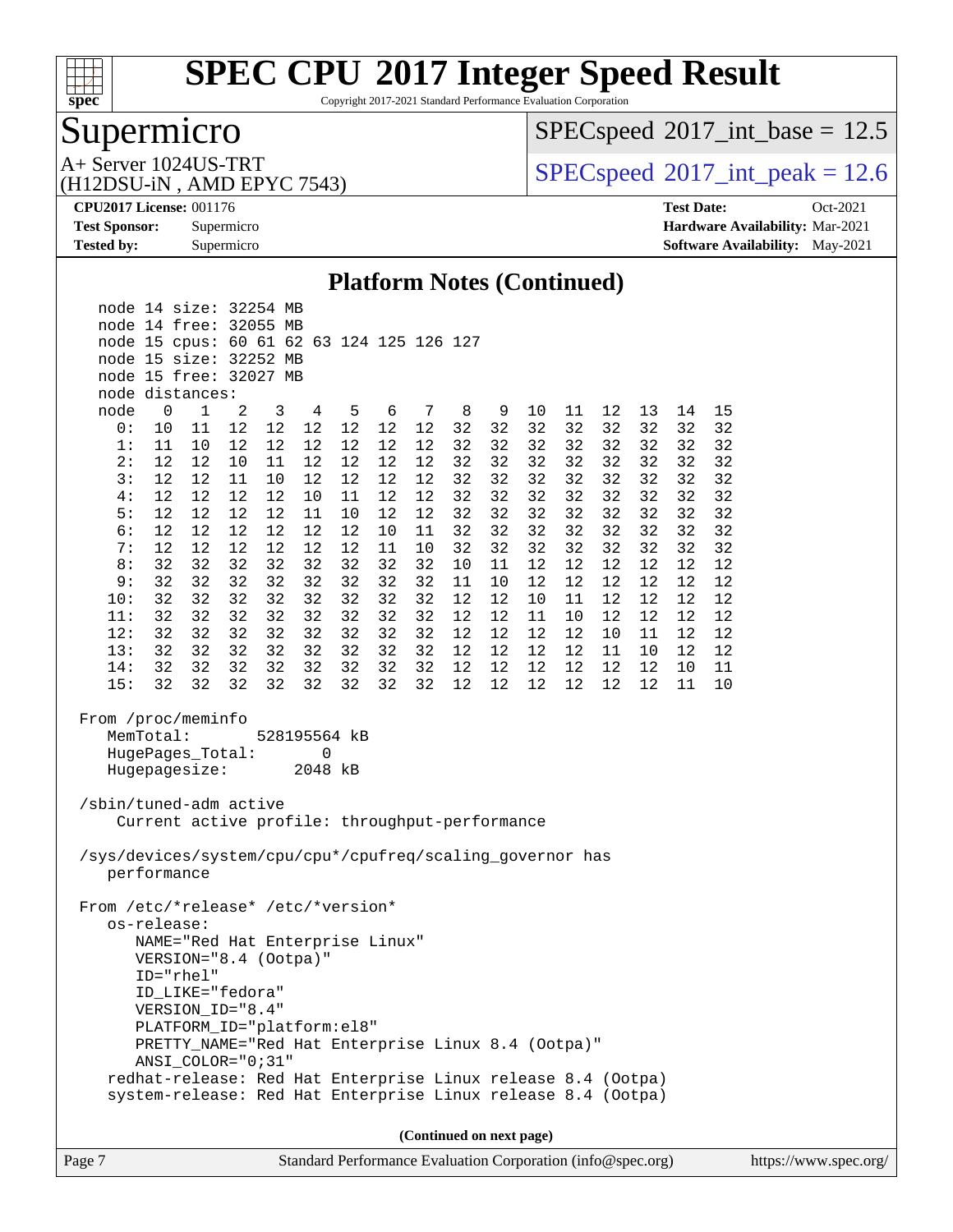

Copyright 2017-2021 Standard Performance Evaluation Corporation

## Supermicro

 $SPECspeed^{\circledcirc}2017\_int\_base = 12.5$  $SPECspeed^{\circledcirc}2017\_int\_base = 12.5$ 

(H12DSU-iN , AMD EPYC 7543)

A+ Server 1024US-TRT  $SPEC speed@2017$ \_int\_peak = 12.6

**[Tested by:](http://www.spec.org/auto/cpu2017/Docs/result-fields.html#Testedby)** Supermicro **Supermicro [Software Availability:](http://www.spec.org/auto/cpu2017/Docs/result-fields.html#SoftwareAvailability)** May-2021

**[CPU2017 License:](http://www.spec.org/auto/cpu2017/Docs/result-fields.html#CPU2017License)** 001176 **[Test Date:](http://www.spec.org/auto/cpu2017/Docs/result-fields.html#TestDate)** Oct-2021 **[Test Sponsor:](http://www.spec.org/auto/cpu2017/Docs/result-fields.html#TestSponsor)** Supermicro **[Hardware Availability:](http://www.spec.org/auto/cpu2017/Docs/result-fields.html#HardwareAvailability)** Mar-2021

#### **[Platform Notes \(Continued\)](http://www.spec.org/auto/cpu2017/Docs/result-fields.html#PlatformNotes)**

 system-release-cpe: cpe:/o:redhat:enterprise\_linux:8.4:ga uname -a: Linux H12DSU-7543 4.18.0-305.el8.x86\_64 #1 SMP Thu Apr 29 08:54:30 EDT 2021 x86\_64 x86\_64 x86\_64 GNU/Linux Kernel self-reported vulnerability status: CVE-2018-12207 (iTLB Multihit): Not affected CVE-2018-3620 (L1 Terminal Fault): Not affected Microarchitectural Data Sampling: Not affected CVE-2017-5754 (Meltdown): Not affected CVE-2018-3639 (Speculative Store Bypass): Mitigation: Speculative Store Bypass disabled via prctl and seccomp CVE-2017-5753 (Spectre variant 1): Mitigation: usercopy/swapgs barriers and \_\_user pointer sanitization CVE-2017-5715 (Spectre variant 2): Mitigation: Full AMD retpoline, IBPB: conditional, IBRS\_FW, STIBP: always-on, RSB filling CVE-2020-0543 (Special Register Buffer Data Sampling): Not affected CVE-2019-11135 (TSX Asynchronous Abort): Not affected run-level 3 Oct 30 01:47 SPEC is set to: /home/cpu2017 Filesystem Type Size Used Avail Use% Mounted on /dev/sda4 xfs 184G 19G 166G 10% / From /sys/devices/virtual/dmi/id Vendor: Supermicro Product: Super Server Serial: 0123456789 Additional information from dmidecode 3.2 follows. WARNING: Use caution when you interpret this section. The 'dmidecode' program reads system data which is "intended to allow hardware to be accurately determined", but the intent may not be met, as there are frequent changes to hardware, firmware, and the "DMTF SMBIOS" standard. Memory: 16x SK Hynix HMAA4GR7AJR8N-XN 32 GB 2 rank 3200 BIOS: BIOS Vendor: American Megatrends Inc. BIOS Version: 2.3 BIOS Date: 10/12/2021 BIOS Revision: 5.22 **(Continued on next page)**

Page 8 Standard Performance Evaluation Corporation [\(info@spec.org\)](mailto:info@spec.org) <https://www.spec.org/>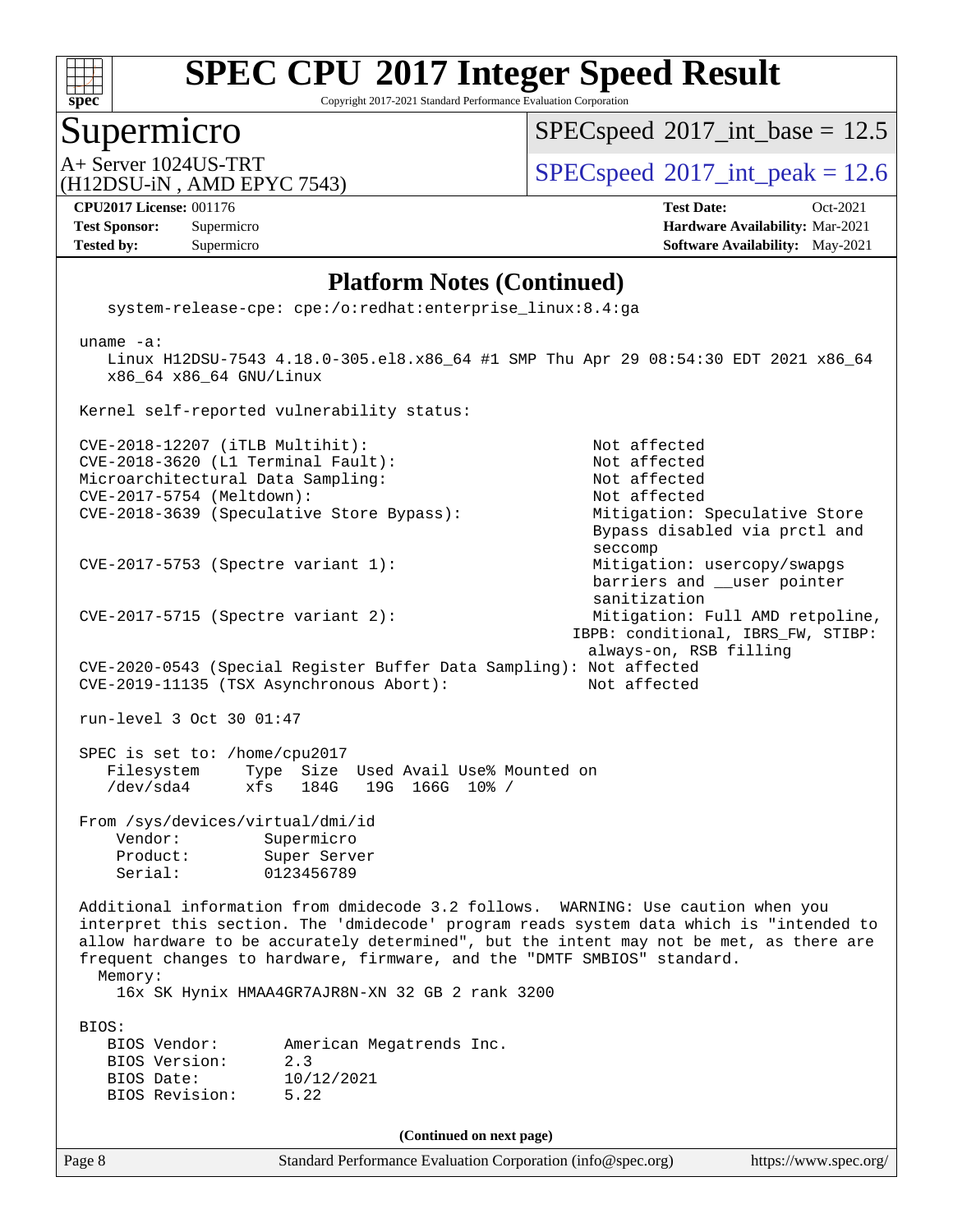

Copyright 2017-2021 Standard Performance Evaluation Corporation

### Supermicro

 $SPECspeed^{\circledcirc}2017\_int\_base = 12.5$  $SPECspeed^{\circledcirc}2017\_int\_base = 12.5$ 

(H12DSU-iN , AMD EPYC 7543)

A+ Server 1024US-TRT  $SPEC speed@2017$ \_int\_peak = 12.6

**[CPU2017 License:](http://www.spec.org/auto/cpu2017/Docs/result-fields.html#CPU2017License)** 001176 **[Test Date:](http://www.spec.org/auto/cpu2017/Docs/result-fields.html#TestDate)** Oct-2021 **[Test Sponsor:](http://www.spec.org/auto/cpu2017/Docs/result-fields.html#TestSponsor)** Supermicro **[Hardware Availability:](http://www.spec.org/auto/cpu2017/Docs/result-fields.html#HardwareAvailability)** Mar-2021 **[Tested by:](http://www.spec.org/auto/cpu2017/Docs/result-fields.html#Testedby)** Supermicro **[Software Availability:](http://www.spec.org/auto/cpu2017/Docs/result-fields.html#SoftwareAvailability)** May-2021

#### **[Platform Notes \(Continued\)](http://www.spec.org/auto/cpu2017/Docs/result-fields.html#PlatformNotes)**

(End of data from sysinfo program)

#### **[Compiler Version Notes](http://www.spec.org/auto/cpu2017/Docs/result-fields.html#CompilerVersionNotes)**

============================================================================== C | 600.perlbench\_s(base, peak) 602.gcc\_s(base, peak) 605.mcf\_s(base, | peak)  $625.x264_s(base, peak)$   $657.xz_s(base, peak)$ ------------------------------------------------------------------------------ AMD clang version 12.0.0 (CLANG: AOCC\_3.0.0-Build#78 2020\_12\_10) (based on LLVM Mirror.Version.12.0.0) Target: x86\_64-unknown-linux-gnu Thread model: posix InstalledDir: /opt/AMD/aocc-compiler-3.0.0/bin ------------------------------------------------------------------------------ ============================================================================== C++ | 620.omnetpp\_s(base, peak) 623.xalancbmk\_s(base, peak) | 631.deepsjeng\_s(base, peak) 641.leela\_s(base, peak) ------------------------------------------------------------------------------ AMD clang version 12.0.0 (CLANG: AOCC\_3.0.0-Build#78 2020\_12\_10) (based on LLVM Mirror.Version.12.0.0) Target: x86\_64-unknown-linux-gnu Thread model: posix InstalledDir: /opt/AMD/aocc-compiler-3.0.0/bin ------------------------------------------------------------------------------ ============================================================================== Fortran | 648.exchange2\_s(base, peak) ------------------------------------------------------------------------------ AMD clang version 12.0.0 (CLANG: AOCC\_3.0.0-Build#78 2020\_12\_10) (based on LLVM Mirror.Version.12.0.0) Target: x86\_64-unknown-linux-gnu Thread model: posix InstalledDir: /opt/AMD/aocc-compiler-3.0.0/bin ------------------------------------------------------------------------------

# **[Base Compiler Invocation](http://www.spec.org/auto/cpu2017/Docs/result-fields.html#BaseCompilerInvocation)**

[C benchmarks](http://www.spec.org/auto/cpu2017/Docs/result-fields.html#Cbenchmarks): [clang](http://www.spec.org/cpu2017/results/res2021q4/cpu2017-20211109-30052.flags.html#user_CCbase_clang-c)

[C++ benchmarks:](http://www.spec.org/auto/cpu2017/Docs/result-fields.html#CXXbenchmarks) [clang++](http://www.spec.org/cpu2017/results/res2021q4/cpu2017-20211109-30052.flags.html#user_CXXbase_clang-cpp)

**(Continued on next page)**

Page 9 Standard Performance Evaluation Corporation [\(info@spec.org\)](mailto:info@spec.org) <https://www.spec.org/>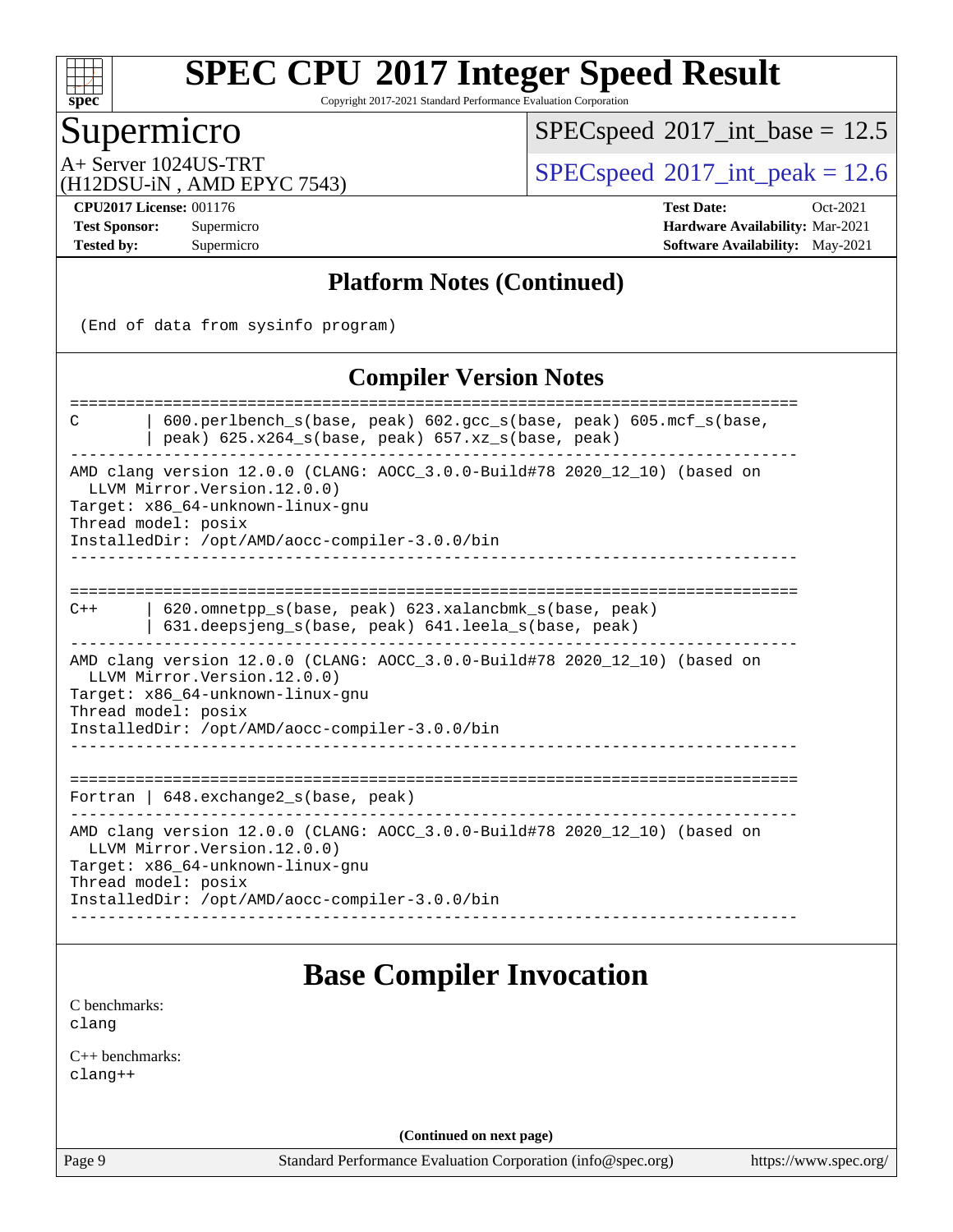

Copyright 2017-2021 Standard Performance Evaluation Corporation

### Supermicro

 $SPECspeed^{\circledcirc}2017\_int\_base = 12.5$  $SPECspeed^{\circledcirc}2017\_int\_base = 12.5$ 

(H12DSU-iN , AMD EPYC 7543)

A+ Server 1024US-TRT  $SPEC speed@2017$ \_int\_peak = 12.6

**[CPU2017 License:](http://www.spec.org/auto/cpu2017/Docs/result-fields.html#CPU2017License)** 001176 **[Test Date:](http://www.spec.org/auto/cpu2017/Docs/result-fields.html#TestDate)** Oct-2021 **[Test Sponsor:](http://www.spec.org/auto/cpu2017/Docs/result-fields.html#TestSponsor)** Supermicro **[Hardware Availability:](http://www.spec.org/auto/cpu2017/Docs/result-fields.html#HardwareAvailability)** Mar-2021 **[Tested by:](http://www.spec.org/auto/cpu2017/Docs/result-fields.html#Testedby)** Supermicro **[Software Availability:](http://www.spec.org/auto/cpu2017/Docs/result-fields.html#SoftwareAvailability)** May-2021

# **[Base Compiler Invocation \(Continued\)](http://www.spec.org/auto/cpu2017/Docs/result-fields.html#BaseCompilerInvocation)**

[Fortran benchmarks](http://www.spec.org/auto/cpu2017/Docs/result-fields.html#Fortranbenchmarks):

[flang](http://www.spec.org/cpu2017/results/res2021q4/cpu2017-20211109-30052.flags.html#user_FCbase_flang)

### **[Base Portability Flags](http://www.spec.org/auto/cpu2017/Docs/result-fields.html#BasePortabilityFlags)**

 600.perlbench\_s: [-DSPEC\\_LINUX\\_X64](http://www.spec.org/cpu2017/results/res2021q4/cpu2017-20211109-30052.flags.html#b600.perlbench_s_basePORTABILITY_DSPEC_LINUX_X64) [-DSPEC\\_LP64](http://www.spec.org/cpu2017/results/res2021q4/cpu2017-20211109-30052.flags.html#b600.perlbench_s_baseEXTRA_PORTABILITY_DSPEC_LP64) 602.gcc\_s: [-DSPEC\\_LP64](http://www.spec.org/cpu2017/results/res2021q4/cpu2017-20211109-30052.flags.html#suite_baseEXTRA_PORTABILITY602_gcc_s_DSPEC_LP64) 605.mcf\_s: [-DSPEC\\_LP64](http://www.spec.org/cpu2017/results/res2021q4/cpu2017-20211109-30052.flags.html#suite_baseEXTRA_PORTABILITY605_mcf_s_DSPEC_LP64) 620.omnetpp\_s: [-DSPEC\\_LP64](http://www.spec.org/cpu2017/results/res2021q4/cpu2017-20211109-30052.flags.html#suite_baseEXTRA_PORTABILITY620_omnetpp_s_DSPEC_LP64) 623.xalancbmk\_s: [-DSPEC\\_LINUX](http://www.spec.org/cpu2017/results/res2021q4/cpu2017-20211109-30052.flags.html#b623.xalancbmk_s_basePORTABILITY_DSPEC_LINUX) [-DSPEC\\_LP64](http://www.spec.org/cpu2017/results/res2021q4/cpu2017-20211109-30052.flags.html#suite_baseEXTRA_PORTABILITY623_xalancbmk_s_DSPEC_LP64) 625.x264\_s: [-DSPEC\\_LP64](http://www.spec.org/cpu2017/results/res2021q4/cpu2017-20211109-30052.flags.html#suite_baseEXTRA_PORTABILITY625_x264_s_DSPEC_LP64) 631.deepsjeng\_s: [-DSPEC\\_LP64](http://www.spec.org/cpu2017/results/res2021q4/cpu2017-20211109-30052.flags.html#suite_baseEXTRA_PORTABILITY631_deepsjeng_s_DSPEC_LP64) 641.leela\_s: [-DSPEC\\_LP64](http://www.spec.org/cpu2017/results/res2021q4/cpu2017-20211109-30052.flags.html#suite_baseEXTRA_PORTABILITY641_leela_s_DSPEC_LP64) 648.exchange2\_s: [-DSPEC\\_LP64](http://www.spec.org/cpu2017/results/res2021q4/cpu2017-20211109-30052.flags.html#suite_baseEXTRA_PORTABILITY648_exchange2_s_DSPEC_LP64) 657.xz\_s: [-DSPEC\\_LP64](http://www.spec.org/cpu2017/results/res2021q4/cpu2017-20211109-30052.flags.html#suite_baseEXTRA_PORTABILITY657_xz_s_DSPEC_LP64)

### **[Base Optimization Flags](http://www.spec.org/auto/cpu2017/Docs/result-fields.html#BaseOptimizationFlags)**

#### [C benchmarks](http://www.spec.org/auto/cpu2017/Docs/result-fields.html#Cbenchmarks):

[-m64](http://www.spec.org/cpu2017/results/res2021q4/cpu2017-20211109-30052.flags.html#user_CCbase_F-m64) [-mno-adx](http://www.spec.org/cpu2017/results/res2021q4/cpu2017-20211109-30052.flags.html#user_CCbase_F-mno-adx) [-mno-sse4a](http://www.spec.org/cpu2017/results/res2021q4/cpu2017-20211109-30052.flags.html#user_CCbase_F-mno-sse4a) [-Wl,-allow-multiple-definition](http://www.spec.org/cpu2017/results/res2021q4/cpu2017-20211109-30052.flags.html#user_CCbase_F-allow-multiple-definition_970930b9380f536892d286f43fe3aa60143711811517403e860b887d69527ebeb0ce7f1b66302f2a87b3cab7b5adae5fa57fa46168627b86a7718b21636cd604) [-Wl,-mllvm -Wl,-enable-licm-vrp](http://www.spec.org/cpu2017/results/res2021q4/cpu2017-20211109-30052.flags.html#user_CCbase_F-enable-licm-vrp_65c4fc69039207ec88421e1591ba3bbf2ac715c2f390cac268ece6f40ae7757bd65f971ef38c9b70aedd2bf37e4037d3d64a7fe88db6aed78b6f244274772259) [-Wl,-mllvm -Wl,-region-vectorize](http://www.spec.org/cpu2017/results/res2021q4/cpu2017-20211109-30052.flags.html#user_CCbase_F-region-vectorize_fb6c6b5aa293c88efc6c7c2b52b20755e943585b1fe8658c35afef78727fff56e1a56891413c30e36b8e2a6f9a71126986319243e80eb6110b78b288f533c52b) [-Wl,-mllvm -Wl,-function-specialize](http://www.spec.org/cpu2017/results/res2021q4/cpu2017-20211109-30052.flags.html#user_CCbase_F-function-specialize_7e7e661e57922243ee67c9a1251cb8910e607325179a0ce7f2884e09a6f5d4a5ef0ae4f37e8a2a11c95fc48e931f06dc2b6016f14b511fcb441e048bef1b065a) [-Wl,-mllvm -Wl,-align-all-nofallthru-blocks=6](http://www.spec.org/cpu2017/results/res2021q4/cpu2017-20211109-30052.flags.html#user_CCbase_F-align-all-nofallthru-blocks) [-Wl,-mllvm -Wl,-reduce-array-computations=3](http://www.spec.org/cpu2017/results/res2021q4/cpu2017-20211109-30052.flags.html#user_CCbase_F-reduce-array-computations_b882aefe7a5dda4e33149f6299762b9a720dace3e498e13756f4c04e5a19edf5315c1f3993de2e61ec41e8c206231f84e05da7040e1bb5d69ba27d10a12507e4) [-O3](http://www.spec.org/cpu2017/results/res2021q4/cpu2017-20211109-30052.flags.html#user_CCbase_F-O3) [-march=znver3](http://www.spec.org/cpu2017/results/res2021q4/cpu2017-20211109-30052.flags.html#user_CCbase_aocc-march) [-fveclib=AMDLIBM](http://www.spec.org/cpu2017/results/res2021q4/cpu2017-20211109-30052.flags.html#user_CCbase_F-fveclib) [-ffast-math](http://www.spec.org/cpu2017/results/res2021q4/cpu2017-20211109-30052.flags.html#user_CCbase_aocc-ffast-math) [-flto](http://www.spec.org/cpu2017/results/res2021q4/cpu2017-20211109-30052.flags.html#user_CCbase_aocc-flto) [-fstruct-layout=5](http://www.spec.org/cpu2017/results/res2021q4/cpu2017-20211109-30052.flags.html#user_CCbase_F-struct-layout) [-mllvm -unroll-threshold=50](http://www.spec.org/cpu2017/results/res2021q4/cpu2017-20211109-30052.flags.html#user_CCbase_F-unroll-threshold_458874500b2c105d6d5cb4d7a611c40e2b16e9e3d26b355fea72d644c3673b4de4b3932662f0ed3dbec75c491a13da2d2ca81180bd779dc531083ef1e1e549dc) [-mllvm -inline-threshold=1000](http://www.spec.org/cpu2017/results/res2021q4/cpu2017-20211109-30052.flags.html#user_CCbase_F-inline-threshold_b7832241b0a6397e4ecdbaf0eb7defdc10f885c2a282fa3240fdc99844d543fda39cf8a4a9dccf68cf19b5438ac3b455264f478df15da0f4988afa40d8243bab) [-fremap-arrays](http://www.spec.org/cpu2017/results/res2021q4/cpu2017-20211109-30052.flags.html#user_CCbase_F-fremap-arrays) [-mllvm -function-specialize](http://www.spec.org/cpu2017/results/res2021q4/cpu2017-20211109-30052.flags.html#user_CCbase_F-function-specialize_233b3bdba86027f1b094368157e481c5bc59f40286dc25bfadc1858dcd5745c24fd30d5f188710db7fea399bcc9f44a80b3ce3aacc70a8870250c3ae5e1f35b8) [-flv-function-specialization](http://www.spec.org/cpu2017/results/res2021q4/cpu2017-20211109-30052.flags.html#user_CCbase_F-flv-function-specialization) [-mllvm -enable-gvn-hoist](http://www.spec.org/cpu2017/results/res2021q4/cpu2017-20211109-30052.flags.html#user_CCbase_F-enable-gvn-hoist_e5856354646dd6ca1333a0ad99b817e4cf8932b91b82809fd8fd47ceff7b22a89eba5c98fd3e3fa5200368fd772cec3dd56abc3c8f7b655a71b9f9848dddedd5) [-mllvm -global-vectorize-slp=true](http://www.spec.org/cpu2017/results/res2021q4/cpu2017-20211109-30052.flags.html#user_CCbase_F-global-vectorize-slp_f701c289ed3fc79483844cad3672606d268e3123d2651e764a36e57810b634b30ff7af25c43ce4288d0e4c1cc47ba156fce6ed971bc0d0e53c4c557f353d3dec) [-mllvm -enable-licm-vrp](http://www.spec.org/cpu2017/results/res2021q4/cpu2017-20211109-30052.flags.html#user_CCbase_F-enable-licm-vrp_82fd83574dee81d8c8043a1355024a53ba7c23d449242d72368fd778ae4cd8625fb6c8e473e88c632367ccc13b0c321b9a13b8db897fcfc1592cf0205fd356b5) [-mllvm -reduce-array-computations=3](http://www.spec.org/cpu2017/results/res2021q4/cpu2017-20211109-30052.flags.html#user_CCbase_F-reduce-array-computations) [-z muldefs](http://www.spec.org/cpu2017/results/res2021q4/cpu2017-20211109-30052.flags.html#user_CCbase_aocc-muldefs) [-DSPEC\\_OPENMP](http://www.spec.org/cpu2017/results/res2021q4/cpu2017-20211109-30052.flags.html#suite_CCbase_DSPEC_OPENMP) [-fopenmp](http://www.spec.org/cpu2017/results/res2021q4/cpu2017-20211109-30052.flags.html#user_CCbase_aocc-fopenmp) [-fopenmp=libomp](http://www.spec.org/cpu2017/results/res2021q4/cpu2017-20211109-30052.flags.html#user_CCbase_aocc-fopenmp_3eb6ab80166bcc84161ff8c20c8d5bc344f88119f45620444596454f7d72e99b7a0ceefc2d1b4d190bd07306bbfdfc20f11f5a2dc69c9b03c72239f8406741c3) [-lomp](http://www.spec.org/cpu2017/results/res2021q4/cpu2017-20211109-30052.flags.html#user_CCbase_F-lomp) [-lamdlibm](http://www.spec.org/cpu2017/results/res2021q4/cpu2017-20211109-30052.flags.html#user_CCbase_F-lamdlibm) [-ljemalloc](http://www.spec.org/cpu2017/results/res2021q4/cpu2017-20211109-30052.flags.html#user_CCbase_jemalloc-lib) [-lflang](http://www.spec.org/cpu2017/results/res2021q4/cpu2017-20211109-30052.flags.html#user_CCbase_F-lflang) [-lflangrti](http://www.spec.org/cpu2017/results/res2021q4/cpu2017-20211109-30052.flags.html#user_CCbase_F-lflangrti) [C++ benchmarks:](http://www.spec.org/auto/cpu2017/Docs/result-fields.html#CXXbenchmarks) [-m64](http://www.spec.org/cpu2017/results/res2021q4/cpu2017-20211109-30052.flags.html#user_CXXbase_F-m64) [-std=c++98](http://www.spec.org/cpu2017/results/res2021q4/cpu2017-20211109-30052.flags.html#user_CXXbase_std-cpp) [-mno-adx](http://www.spec.org/cpu2017/results/res2021q4/cpu2017-20211109-30052.flags.html#user_CXXbase_F-mno-adx) [-mno-sse4a](http://www.spec.org/cpu2017/results/res2021q4/cpu2017-20211109-30052.flags.html#user_CXXbase_F-mno-sse4a) [-Wl,-mllvm -Wl,-do-block-reorder=aggressive](http://www.spec.org/cpu2017/results/res2021q4/cpu2017-20211109-30052.flags.html#user_CXXbase_F-do-block-reorder_5f74e61ee573767a7a801151b896942f7b82b19d6cd9bf8ce970c1e994a093b9201db6c2ab0fa62493e8c1b02c988fb29421a5aa214bf67b5398dfa89747b1b3) [-Wl,-mllvm -Wl,-region-vectorize](http://www.spec.org/cpu2017/results/res2021q4/cpu2017-20211109-30052.flags.html#user_CXXbase_F-region-vectorize_fb6c6b5aa293c88efc6c7c2b52b20755e943585b1fe8658c35afef78727fff56e1a56891413c30e36b8e2a6f9a71126986319243e80eb6110b78b288f533c52b) [-Wl,-mllvm -Wl,-function-specialize](http://www.spec.org/cpu2017/results/res2021q4/cpu2017-20211109-30052.flags.html#user_CXXbase_F-function-specialize_7e7e661e57922243ee67c9a1251cb8910e607325179a0ce7f2884e09a6f5d4a5ef0ae4f37e8a2a11c95fc48e931f06dc2b6016f14b511fcb441e048bef1b065a) [-Wl,-mllvm -Wl,-align-all-nofallthru-blocks=6](http://www.spec.org/cpu2017/results/res2021q4/cpu2017-20211109-30052.flags.html#user_CXXbase_F-align-all-nofallthru-blocks) [-Wl,-mllvm -Wl,-reduce-array-computations=3](http://www.spec.org/cpu2017/results/res2021q4/cpu2017-20211109-30052.flags.html#user_CXXbase_F-reduce-array-computations_b882aefe7a5dda4e33149f6299762b9a720dace3e498e13756f4c04e5a19edf5315c1f3993de2e61ec41e8c206231f84e05da7040e1bb5d69ba27d10a12507e4) [-O3](http://www.spec.org/cpu2017/results/res2021q4/cpu2017-20211109-30052.flags.html#user_CXXbase_F-O3) [-march=znver3](http://www.spec.org/cpu2017/results/res2021q4/cpu2017-20211109-30052.flags.html#user_CXXbase_aocc-march) [-fveclib=AMDLIBM](http://www.spec.org/cpu2017/results/res2021q4/cpu2017-20211109-30052.flags.html#user_CXXbase_F-fveclib) [-ffast-math](http://www.spec.org/cpu2017/results/res2021q4/cpu2017-20211109-30052.flags.html#user_CXXbase_aocc-ffast-math) [-flto](http://www.spec.org/cpu2017/results/res2021q4/cpu2017-20211109-30052.flags.html#user_CXXbase_aocc-flto) [-mllvm -enable-partial-unswitch](http://www.spec.org/cpu2017/results/res2021q4/cpu2017-20211109-30052.flags.html#user_CXXbase_F-enable-partial-unswitch_6e1c33f981d77963b1eaf834973128a7f33ce3f8e27f54689656697a35e89dcc875281e0e6283d043e32f367dcb605ba0e307a92e830f7e326789fa6c61b35d3) [-mllvm -unroll-threshold=100](http://www.spec.org/cpu2017/results/res2021q4/cpu2017-20211109-30052.flags.html#user_CXXbase_F-unroll-threshold) [-finline-aggressive](http://www.spec.org/cpu2017/results/res2021q4/cpu2017-20211109-30052.flags.html#user_CXXbase_F-finline-aggressive) [-flv-function-specialization](http://www.spec.org/cpu2017/results/res2021q4/cpu2017-20211109-30052.flags.html#user_CXXbase_F-flv-function-specialization) [-mllvm -loop-unswitch-threshold=200000](http://www.spec.org/cpu2017/results/res2021q4/cpu2017-20211109-30052.flags.html#user_CXXbase_F-loop-unswitch-threshold_f9a82ae3270e55b5fbf79d0d96ee93606b73edbbe527d20b18b7bff1a3a146ad50cfc7454c5297978340ae9213029016a7d16221274d672d3f7f42ed25274e1d) [-mllvm -reroll-loops](http://www.spec.org/cpu2017/results/res2021q4/cpu2017-20211109-30052.flags.html#user_CXXbase_F-reroll-loops) [-mllvm -aggressive-loop-unswitch](http://www.spec.org/cpu2017/results/res2021q4/cpu2017-20211109-30052.flags.html#user_CXXbase_F-aggressive-loop-unswitch_abd8177005d493f9a81f88ae32814acdc0422950e54bc53b0605c538e2e7549eb43d48c826089056b98aa2f0c142dc7ed1401fa1c97db9286a8c3ff748437b59)

| Page 10 | Standard Performance Evaluation Corporation (info@spec.org) | https://www.spec.org/ |
|---------|-------------------------------------------------------------|-----------------------|
|---------|-------------------------------------------------------------|-----------------------|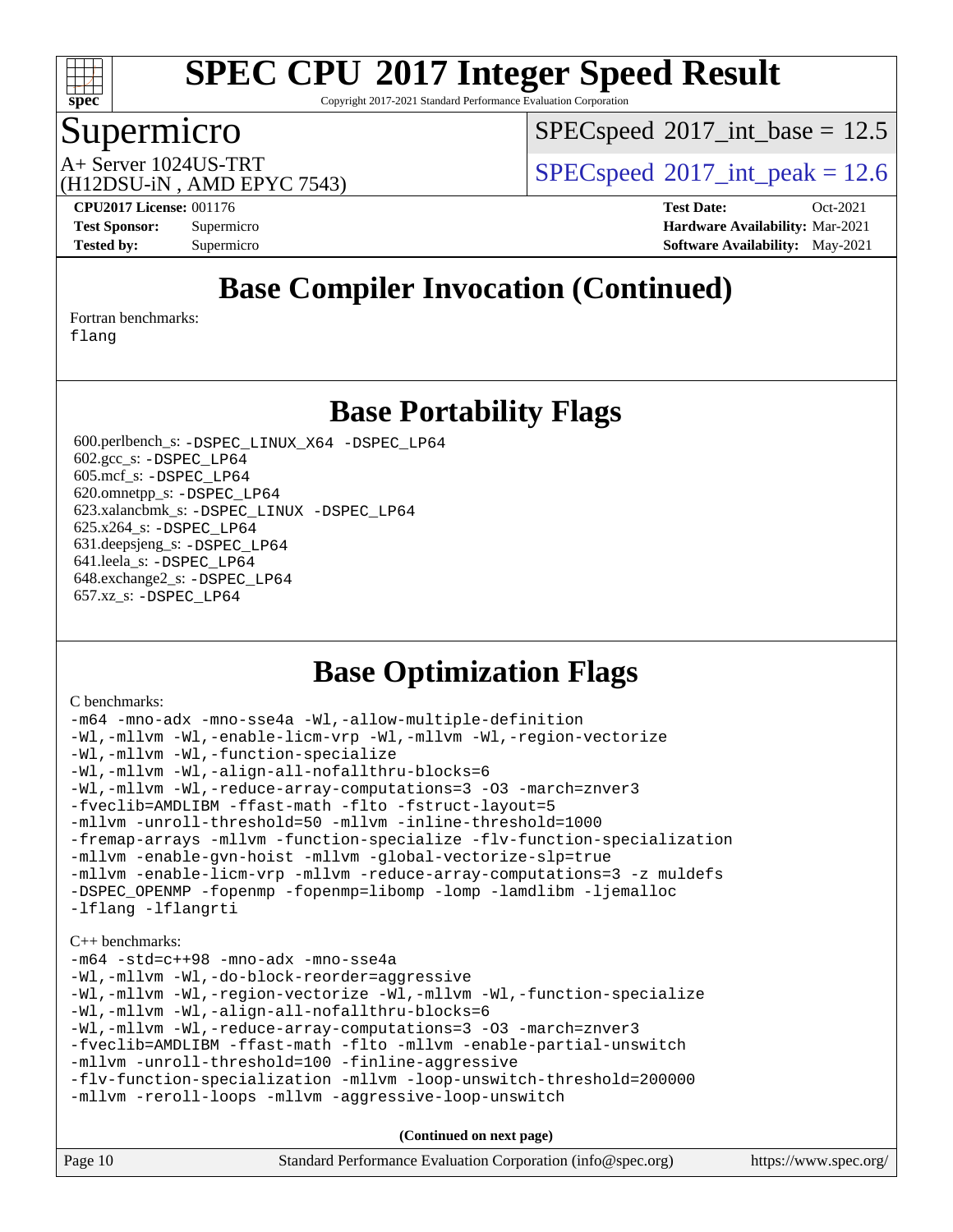

Copyright 2017-2021 Standard Performance Evaluation Corporation

### Supermicro

 $SPECspeed^{\circledcirc}2017\_int\_base = 12.5$  $SPECspeed^{\circledcirc}2017\_int\_base = 12.5$ 

(H12DSU-iN , AMD EPYC 7543)

A+ Server 1024US-TRT  $SPEC speed@2017$ \_int\_peak = 12.6

**[CPU2017 License:](http://www.spec.org/auto/cpu2017/Docs/result-fields.html#CPU2017License)** 001176 **[Test Date:](http://www.spec.org/auto/cpu2017/Docs/result-fields.html#TestDate)** Oct-2021 **[Test Sponsor:](http://www.spec.org/auto/cpu2017/Docs/result-fields.html#TestSponsor)** Supermicro **[Hardware Availability:](http://www.spec.org/auto/cpu2017/Docs/result-fields.html#HardwareAvailability)** Mar-2021 **[Tested by:](http://www.spec.org/auto/cpu2017/Docs/result-fields.html#Testedby)** Supermicro **[Software Availability:](http://www.spec.org/auto/cpu2017/Docs/result-fields.html#SoftwareAvailability)** May-2021

# **[Base Optimization Flags \(Continued\)](http://www.spec.org/auto/cpu2017/Docs/result-fields.html#BaseOptimizationFlags)**

[C++ benchmarks](http://www.spec.org/auto/cpu2017/Docs/result-fields.html#CXXbenchmarks) (continued):

[-mllvm -extra-vectorizer-passes](http://www.spec.org/cpu2017/results/res2021q4/cpu2017-20211109-30052.flags.html#user_CXXbase_F-extra-vectorizer-passes_4bb9f90681e045f5ce38050c5c48e52c5a95ed819cbc44e12f6b389a91a38f1bfb7d9f51b06906bf2bd7ccd881019f6383c418982c71e3a142c10a060056d555) [-mllvm -reduce-array-computations=3](http://www.spec.org/cpu2017/results/res2021q4/cpu2017-20211109-30052.flags.html#user_CXXbase_F-reduce-array-computations) [-mllvm -global-vectorize-slp=true](http://www.spec.org/cpu2017/results/res2021q4/cpu2017-20211109-30052.flags.html#user_CXXbase_F-global-vectorize-slp_f701c289ed3fc79483844cad3672606d268e3123d2651e764a36e57810b634b30ff7af25c43ce4288d0e4c1cc47ba156fce6ed971bc0d0e53c4c557f353d3dec) [-mllvm -convert-pow-exp-to-int=false](http://www.spec.org/cpu2017/results/res2021q4/cpu2017-20211109-30052.flags.html#user_CXXbase_F-convert-pow-exp-to-int_48075d7f300181d7350b7c152e089ba974e4acf53c583458eae87b0ecd6f9aa5a8546e2797aca77a784d497b972647cfd65b81c02996ee1106af5ba1043433c1) [-z muldefs](http://www.spec.org/cpu2017/results/res2021q4/cpu2017-20211109-30052.flags.html#user_CXXbase_aocc-muldefs) [-mllvm -do-block-reorder=aggressive](http://www.spec.org/cpu2017/results/res2021q4/cpu2017-20211109-30052.flags.html#user_CXXbase_F-do-block-reorder) [-fvirtual-function-elimination](http://www.spec.org/cpu2017/results/res2021q4/cpu2017-20211109-30052.flags.html#user_CXXbase_F-fvirtual-function-elimination) [-fvisibility=hidden](http://www.spec.org/cpu2017/results/res2021q4/cpu2017-20211109-30052.flags.html#user_CXXbase_F-fvisibility) [-DSPEC\\_OPENMP](http://www.spec.org/cpu2017/results/res2021q4/cpu2017-20211109-30052.flags.html#suite_CXXbase_DSPEC_OPENMP) [-fopenmp](http://www.spec.org/cpu2017/results/res2021q4/cpu2017-20211109-30052.flags.html#user_CXXbase_aocc-fopenmp) [-fopenmp=libomp](http://www.spec.org/cpu2017/results/res2021q4/cpu2017-20211109-30052.flags.html#user_CXXbase_aocc-fopenmp_3eb6ab80166bcc84161ff8c20c8d5bc344f88119f45620444596454f7d72e99b7a0ceefc2d1b4d190bd07306bbfdfc20f11f5a2dc69c9b03c72239f8406741c3) [-lomp](http://www.spec.org/cpu2017/results/res2021q4/cpu2017-20211109-30052.flags.html#user_CXXbase_F-lomp) [-lamdlibm](http://www.spec.org/cpu2017/results/res2021q4/cpu2017-20211109-30052.flags.html#user_CXXbase_F-lamdlibm) [-ljemalloc](http://www.spec.org/cpu2017/results/res2021q4/cpu2017-20211109-30052.flags.html#user_CXXbase_jemalloc-lib) [-lflang](http://www.spec.org/cpu2017/results/res2021q4/cpu2017-20211109-30052.flags.html#user_CXXbase_F-lflang) [-lflangrti](http://www.spec.org/cpu2017/results/res2021q4/cpu2017-20211109-30052.flags.html#user_CXXbase_F-lflangrti)

[Fortran benchmarks](http://www.spec.org/auto/cpu2017/Docs/result-fields.html#Fortranbenchmarks):

[-m64](http://www.spec.org/cpu2017/results/res2021q4/cpu2017-20211109-30052.flags.html#user_FCbase_F-m64) [-mno-adx](http://www.spec.org/cpu2017/results/res2021q4/cpu2017-20211109-30052.flags.html#user_FCbase_F-mno-adx) [-mno-sse4a](http://www.spec.org/cpu2017/results/res2021q4/cpu2017-20211109-30052.flags.html#user_FCbase_F-mno-sse4a) [-Wl,-mllvm -Wl,-inline-recursion=4](http://www.spec.org/cpu2017/results/res2021q4/cpu2017-20211109-30052.flags.html#user_FCbase_F-inline-recursion) [-Wl,-mllvm -Wl,-lsr-in-nested-loop](http://www.spec.org/cpu2017/results/res2021q4/cpu2017-20211109-30052.flags.html#user_FCbase_F-lsr-in-nested-loop) [-Wl,-mllvm -Wl,-enable-iv-split](http://www.spec.org/cpu2017/results/res2021q4/cpu2017-20211109-30052.flags.html#user_FCbase_F-enable-iv-split) [-Wl,-mllvm -Wl,-region-vectorize](http://www.spec.org/cpu2017/results/res2021q4/cpu2017-20211109-30052.flags.html#user_FCbase_F-region-vectorize_fb6c6b5aa293c88efc6c7c2b52b20755e943585b1fe8658c35afef78727fff56e1a56891413c30e36b8e2a6f9a71126986319243e80eb6110b78b288f533c52b) [-Wl,-mllvm -Wl,-function-specialize](http://www.spec.org/cpu2017/results/res2021q4/cpu2017-20211109-30052.flags.html#user_FCbase_F-function-specialize_7e7e661e57922243ee67c9a1251cb8910e607325179a0ce7f2884e09a6f5d4a5ef0ae4f37e8a2a11c95fc48e931f06dc2b6016f14b511fcb441e048bef1b065a) [-Wl,-mllvm -Wl,-align-all-nofallthru-blocks=6](http://www.spec.org/cpu2017/results/res2021q4/cpu2017-20211109-30052.flags.html#user_FCbase_F-align-all-nofallthru-blocks) [-Wl,-mllvm -Wl,-reduce-array-computations=3](http://www.spec.org/cpu2017/results/res2021q4/cpu2017-20211109-30052.flags.html#user_FCbase_F-reduce-array-computations_b882aefe7a5dda4e33149f6299762b9a720dace3e498e13756f4c04e5a19edf5315c1f3993de2e61ec41e8c206231f84e05da7040e1bb5d69ba27d10a12507e4) [-O3](http://www.spec.org/cpu2017/results/res2021q4/cpu2017-20211109-30052.flags.html#user_FCbase_F-O3) [-march=znver3](http://www.spec.org/cpu2017/results/res2021q4/cpu2017-20211109-30052.flags.html#user_FCbase_aocc-march) [-fveclib=AMDLIBM](http://www.spec.org/cpu2017/results/res2021q4/cpu2017-20211109-30052.flags.html#user_FCbase_F-fveclib) [-ffast-math](http://www.spec.org/cpu2017/results/res2021q4/cpu2017-20211109-30052.flags.html#user_FCbase_aocc-ffast-math) [-flto](http://www.spec.org/cpu2017/results/res2021q4/cpu2017-20211109-30052.flags.html#user_FCbase_aocc-flto) [-z muldefs](http://www.spec.org/cpu2017/results/res2021q4/cpu2017-20211109-30052.flags.html#user_FCbase_aocc-muldefs) [-mllvm -unroll-aggressive](http://www.spec.org/cpu2017/results/res2021q4/cpu2017-20211109-30052.flags.html#user_FCbase_F-unroll-aggressive) [-mllvm -unroll-threshold=150](http://www.spec.org/cpu2017/results/res2021q4/cpu2017-20211109-30052.flags.html#user_FCbase_F-unroll-threshold_3352736ce55666ed13437f5f5fd6693920e68d4dfd26bba42492bb1c46b6d7692ff5ba7bd4d2ebdab48d140ca981a39154ff0664b4d322a66fc3d1aafa4d7ffe) -DSPEC OPENMP [-fopenmp](http://www.spec.org/cpu2017/results/res2021q4/cpu2017-20211109-30052.flags.html#user_FCbase_aocc-fopenmp) [-fopenmp=libomp](http://www.spec.org/cpu2017/results/res2021q4/cpu2017-20211109-30052.flags.html#user_FCbase_aocc-fopenmp_3eb6ab80166bcc84161ff8c20c8d5bc344f88119f45620444596454f7d72e99b7a0ceefc2d1b4d190bd07306bbfdfc20f11f5a2dc69c9b03c72239f8406741c3) [-lomp](http://www.spec.org/cpu2017/results/res2021q4/cpu2017-20211109-30052.flags.html#user_FCbase_F-lomp) [-lamdlibm](http://www.spec.org/cpu2017/results/res2021q4/cpu2017-20211109-30052.flags.html#user_FCbase_F-lamdlibm) [-ljemalloc](http://www.spec.org/cpu2017/results/res2021q4/cpu2017-20211109-30052.flags.html#user_FCbase_jemalloc-lib) [-lflang](http://www.spec.org/cpu2017/results/res2021q4/cpu2017-20211109-30052.flags.html#user_FCbase_F-lflang) [-lflangrti](http://www.spec.org/cpu2017/results/res2021q4/cpu2017-20211109-30052.flags.html#user_FCbase_F-lflangrti)

# **[Base Other Flags](http://www.spec.org/auto/cpu2017/Docs/result-fields.html#BaseOtherFlags)**

[C benchmarks](http://www.spec.org/auto/cpu2017/Docs/result-fields.html#Cbenchmarks): [-Wno-unused-command-line-argument](http://www.spec.org/cpu2017/results/res2021q4/cpu2017-20211109-30052.flags.html#user_CCbase_F-Wno-unused-command-line-argument) [-Wno-return-type](http://www.spec.org/cpu2017/results/res2021q4/cpu2017-20211109-30052.flags.html#user_CCbase_F-Waocc-no-return-type)

[C++ benchmarks:](http://www.spec.org/auto/cpu2017/Docs/result-fields.html#CXXbenchmarks) [-Wno-unused-command-line-argument](http://www.spec.org/cpu2017/results/res2021q4/cpu2017-20211109-30052.flags.html#user_CXXbase_F-Wno-unused-command-line-argument) [-Wno-return-type](http://www.spec.org/cpu2017/results/res2021q4/cpu2017-20211109-30052.flags.html#user_CXXbase_F-Waocc-no-return-type)

#### [Fortran benchmarks](http://www.spec.org/auto/cpu2017/Docs/result-fields.html#Fortranbenchmarks):

[-Wno-return-type](http://www.spec.org/cpu2017/results/res2021q4/cpu2017-20211109-30052.flags.html#user_FCbase_F-Waocc-no-return-type)

# **[Peak Compiler Invocation](http://www.spec.org/auto/cpu2017/Docs/result-fields.html#PeakCompilerInvocation)**

[C benchmarks](http://www.spec.org/auto/cpu2017/Docs/result-fields.html#Cbenchmarks): [clang](http://www.spec.org/cpu2017/results/res2021q4/cpu2017-20211109-30052.flags.html#user_CCpeak_clang-c)

[C++ benchmarks:](http://www.spec.org/auto/cpu2017/Docs/result-fields.html#CXXbenchmarks) [clang++](http://www.spec.org/cpu2017/results/res2021q4/cpu2017-20211109-30052.flags.html#user_CXXpeak_clang-cpp)

[Fortran benchmarks](http://www.spec.org/auto/cpu2017/Docs/result-fields.html#Fortranbenchmarks): [flang](http://www.spec.org/cpu2017/results/res2021q4/cpu2017-20211109-30052.flags.html#user_FCpeak_flang)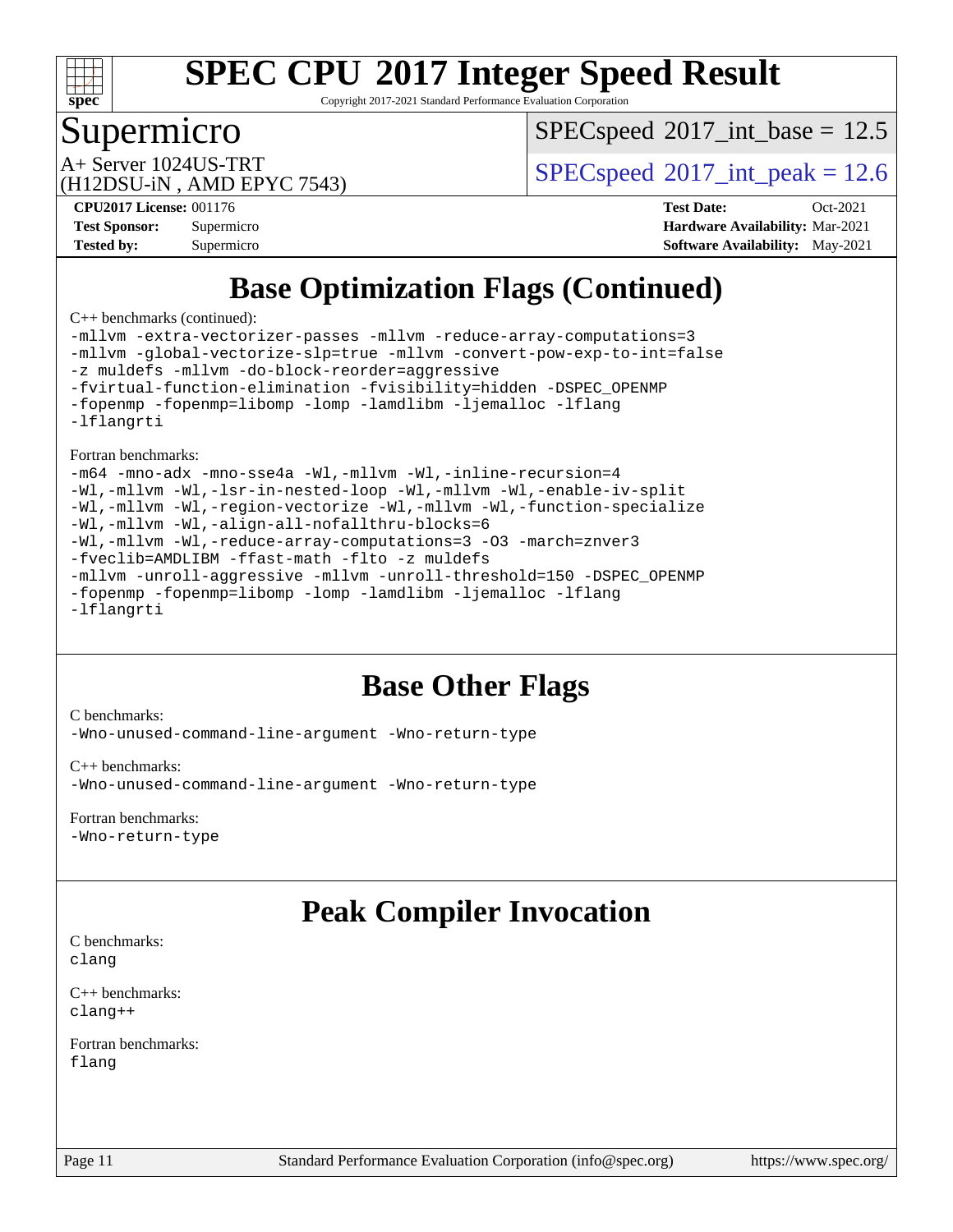

Copyright 2017-2021 Standard Performance Evaluation Corporation

### Supermicro

 $SPECspeed^{\circledcirc}2017\_int\_base = 12.5$  $SPECspeed^{\circledcirc}2017\_int\_base = 12.5$ 

(H12DSU-iN , AMD EPYC 7543)

A+ Server 1024US-TRT  $SPEC speed@2017$ \_int\_peak = 12.6

**[CPU2017 License:](http://www.spec.org/auto/cpu2017/Docs/result-fields.html#CPU2017License)** 001176 **[Test Date:](http://www.spec.org/auto/cpu2017/Docs/result-fields.html#TestDate)** Oct-2021 **[Test Sponsor:](http://www.spec.org/auto/cpu2017/Docs/result-fields.html#TestSponsor)** Supermicro **[Hardware Availability:](http://www.spec.org/auto/cpu2017/Docs/result-fields.html#HardwareAvailability)** Mar-2021 **[Tested by:](http://www.spec.org/auto/cpu2017/Docs/result-fields.html#Testedby)** Supermicro **[Software Availability:](http://www.spec.org/auto/cpu2017/Docs/result-fields.html#SoftwareAvailability)** May-2021

# **[Peak Portability Flags](http://www.spec.org/auto/cpu2017/Docs/result-fields.html#PeakPortabilityFlags)**

Same as Base Portability Flags

## **[Peak Optimization Flags](http://www.spec.org/auto/cpu2017/Docs/result-fields.html#PeakOptimizationFlags)**

[C benchmarks](http://www.spec.org/auto/cpu2017/Docs/result-fields.html#Cbenchmarks):

 600.perlbench\_s: [-m64](http://www.spec.org/cpu2017/results/res2021q4/cpu2017-20211109-30052.flags.html#user_peakCCLD600_perlbench_s_F-m64) [-mno-adx](http://www.spec.org/cpu2017/results/res2021q4/cpu2017-20211109-30052.flags.html#user_peakCC600_perlbench_s_F-mno-adx) [-mno-sse4a](http://www.spec.org/cpu2017/results/res2021q4/cpu2017-20211109-30052.flags.html#user_peakCC600_perlbench_s_F-mno-sse4a) [-Wl,-allow-multiple-definition](http://www.spec.org/cpu2017/results/res2021q4/cpu2017-20211109-30052.flags.html#user_peakLDCFLAGS600_perlbench_s_F-allow-multiple-definition_970930b9380f536892d286f43fe3aa60143711811517403e860b887d69527ebeb0ce7f1b66302f2a87b3cab7b5adae5fa57fa46168627b86a7718b21636cd604) [-Wl,-mllvm -Wl,-enable-licm-vrp](http://www.spec.org/cpu2017/results/res2021q4/cpu2017-20211109-30052.flags.html#user_peakLDCFLAGS600_perlbench_s_F-enable-licm-vrp_65c4fc69039207ec88421e1591ba3bbf2ac715c2f390cac268ece6f40ae7757bd65f971ef38c9b70aedd2bf37e4037d3d64a7fe88db6aed78b6f244274772259) [-Wl,-mllvm -Wl,-function-specialize](http://www.spec.org/cpu2017/results/res2021q4/cpu2017-20211109-30052.flags.html#user_peakEXTRA_LDFLAGS600_perlbench_s_F-function-specialize_7e7e661e57922243ee67c9a1251cb8910e607325179a0ce7f2884e09a6f5d4a5ef0ae4f37e8a2a11c95fc48e931f06dc2b6016f14b511fcb441e048bef1b065a) [-Wl,-mllvm -Wl,-align-all-nofallthru-blocks=6](http://www.spec.org/cpu2017/results/res2021q4/cpu2017-20211109-30052.flags.html#user_peakEXTRA_LDFLAGS600_perlbench_s_F-align-all-nofallthru-blocks) [-Wl,-mllvm -Wl,-reduce-array-computations=3](http://www.spec.org/cpu2017/results/res2021q4/cpu2017-20211109-30052.flags.html#user_peakEXTRA_LDFLAGS600_perlbench_s_F-reduce-array-computations_b882aefe7a5dda4e33149f6299762b9a720dace3e498e13756f4c04e5a19edf5315c1f3993de2e61ec41e8c206231f84e05da7040e1bb5d69ba27d10a12507e4) [-Ofast](http://www.spec.org/cpu2017/results/res2021q4/cpu2017-20211109-30052.flags.html#user_peakCOPTIMIZE600_perlbench_s_aocc-Ofast) [-march=znver3](http://www.spec.org/cpu2017/results/res2021q4/cpu2017-20211109-30052.flags.html#user_peakCOPTIMIZE600_perlbench_s_aocc-march) [-fveclib=AMDLIBM](http://www.spec.org/cpu2017/results/res2021q4/cpu2017-20211109-30052.flags.html#user_peakCOPTIMIZE600_perlbench_s_F-fveclib) [-ffast-math](http://www.spec.org/cpu2017/results/res2021q4/cpu2017-20211109-30052.flags.html#user_peakCOPTIMIZE600_perlbench_s_aocc-ffast-math) [-flto](http://www.spec.org/cpu2017/results/res2021q4/cpu2017-20211109-30052.flags.html#user_peakCOPTIMIZE600_perlbench_s_aocc-flto) [-fstruct-layout=5](http://www.spec.org/cpu2017/results/res2021q4/cpu2017-20211109-30052.flags.html#user_peakCOPTIMIZE600_perlbench_s_F-struct-layout) [-mllvm -unroll-threshold=50](http://www.spec.org/cpu2017/results/res2021q4/cpu2017-20211109-30052.flags.html#user_peakCOPTIMIZE600_perlbench_s_F-unroll-threshold_458874500b2c105d6d5cb4d7a611c40e2b16e9e3d26b355fea72d644c3673b4de4b3932662f0ed3dbec75c491a13da2d2ca81180bd779dc531083ef1e1e549dc) [-fremap-arrays](http://www.spec.org/cpu2017/results/res2021q4/cpu2017-20211109-30052.flags.html#user_peakCOPTIMIZE600_perlbench_s_F-fremap-arrays) [-flv-function-specialization](http://www.spec.org/cpu2017/results/res2021q4/cpu2017-20211109-30052.flags.html#user_peakCOPTIMIZE600_perlbench_s_F-flv-function-specialization) [-mllvm -inline-threshold=1000](http://www.spec.org/cpu2017/results/res2021q4/cpu2017-20211109-30052.flags.html#user_peakCOPTIMIZE600_perlbench_s_F-inline-threshold_b7832241b0a6397e4ecdbaf0eb7defdc10f885c2a282fa3240fdc99844d543fda39cf8a4a9dccf68cf19b5438ac3b455264f478df15da0f4988afa40d8243bab) [-mllvm -enable-gvn-hoist](http://www.spec.org/cpu2017/results/res2021q4/cpu2017-20211109-30052.flags.html#user_peakCOPTIMIZE600_perlbench_s_F-enable-gvn-hoist_e5856354646dd6ca1333a0ad99b817e4cf8932b91b82809fd8fd47ceff7b22a89eba5c98fd3e3fa5200368fd772cec3dd56abc3c8f7b655a71b9f9848dddedd5) [-mllvm -global-vectorize-slp=true](http://www.spec.org/cpu2017/results/res2021q4/cpu2017-20211109-30052.flags.html#user_peakCOPTIMIZE600_perlbench_s_F-global-vectorize-slp_f701c289ed3fc79483844cad3672606d268e3123d2651e764a36e57810b634b30ff7af25c43ce4288d0e4c1cc47ba156fce6ed971bc0d0e53c4c557f353d3dec) [-mllvm -function-specialize](http://www.spec.org/cpu2017/results/res2021q4/cpu2017-20211109-30052.flags.html#user_peakCOPTIMIZE600_perlbench_s_F-function-specialize_233b3bdba86027f1b094368157e481c5bc59f40286dc25bfadc1858dcd5745c24fd30d5f188710db7fea399bcc9f44a80b3ce3aacc70a8870250c3ae5e1f35b8) [-mllvm -enable-licm-vrp](http://www.spec.org/cpu2017/results/res2021q4/cpu2017-20211109-30052.flags.html#user_peakCOPTIMIZE600_perlbench_s_F-enable-licm-vrp_82fd83574dee81d8c8043a1355024a53ba7c23d449242d72368fd778ae4cd8625fb6c8e473e88c632367ccc13b0c321b9a13b8db897fcfc1592cf0205fd356b5) [-mllvm -reduce-array-computations=3](http://www.spec.org/cpu2017/results/res2021q4/cpu2017-20211109-30052.flags.html#user_peakCOPTIMIZE600_perlbench_s_F-reduce-array-computations) [-DSPEC\\_OPENMP](http://www.spec.org/cpu2017/results/res2021q4/cpu2017-20211109-30052.flags.html#suite_peakEXTRA_OPTIMIZE600_perlbench_s_DSPEC_OPENMP) [-fopenmp](http://www.spec.org/cpu2017/results/res2021q4/cpu2017-20211109-30052.flags.html#user_peakEXTRA_OPTIMIZE600_perlbench_s_aocc-fopenmp) [-fopenmp=libomp](http://www.spec.org/cpu2017/results/res2021q4/cpu2017-20211109-30052.flags.html#user_peakEXTRA_LIBS600_perlbench_s_aocc-fopenmp_3eb6ab80166bcc84161ff8c20c8d5bc344f88119f45620444596454f7d72e99b7a0ceefc2d1b4d190bd07306bbfdfc20f11f5a2dc69c9b03c72239f8406741c3) [-lomp](http://www.spec.org/cpu2017/results/res2021q4/cpu2017-20211109-30052.flags.html#user_peakEXTRA_LIBS600_perlbench_s_F-lomp) [-lamdlibm](http://www.spec.org/cpu2017/results/res2021q4/cpu2017-20211109-30052.flags.html#user_peakEXTRA_LIBS600_perlbench_s_F-lamdlibm) [-ljemalloc](http://www.spec.org/cpu2017/results/res2021q4/cpu2017-20211109-30052.flags.html#user_peakEXTRA_LIBS600_perlbench_s_jemalloc-lib) [-lflang](http://www.spec.org/cpu2017/results/res2021q4/cpu2017-20211109-30052.flags.html#user_peakEXTRA_LIBS600_perlbench_s_F-lflang) 602.gcc\_s: Same as 600.perlbench\_s 605.mcf\_s: basepeak = yes 625.x264\_s: Same as 600.perlbench\_s 657.xz\_s: Same as 600.perlbench\_s [C++ benchmarks:](http://www.spec.org/auto/cpu2017/Docs/result-fields.html#CXXbenchmarks) 620.omnetpp\_s: basepeak = yes 623.xalancbmk\_s: basepeak = yes 631.deepsjeng\_s: basepeak = yes 641.leela\_s: basepeak = yes [Fortran benchmarks](http://www.spec.org/auto/cpu2017/Docs/result-fields.html#Fortranbenchmarks): [-m64](http://www.spec.org/cpu2017/results/res2021q4/cpu2017-20211109-30052.flags.html#user_FCpeak_F-m64) [-mno-adx](http://www.spec.org/cpu2017/results/res2021q4/cpu2017-20211109-30052.flags.html#user_FCpeak_F-mno-adx) [-mno-sse4a](http://www.spec.org/cpu2017/results/res2021q4/cpu2017-20211109-30052.flags.html#user_FCpeak_F-mno-sse4a) [-Wl,-mllvm -Wl,-inline-recursion=4](http://www.spec.org/cpu2017/results/res2021q4/cpu2017-20211109-30052.flags.html#user_FCpeak_F-inline-recursion) [-Wl,-mllvm -Wl,-lsr-in-nested-loop](http://www.spec.org/cpu2017/results/res2021q4/cpu2017-20211109-30052.flags.html#user_FCpeak_F-lsr-in-nested-loop) [-Wl,-mllvm -Wl,-enable-iv-split](http://www.spec.org/cpu2017/results/res2021q4/cpu2017-20211109-30052.flags.html#user_FCpeak_F-enable-iv-split) [-Wl,-mllvm -Wl,-function-specialize](http://www.spec.org/cpu2017/results/res2021q4/cpu2017-20211109-30052.flags.html#user_FCpeak_F-function-specialize_7e7e661e57922243ee67c9a1251cb8910e607325179a0ce7f2884e09a6f5d4a5ef0ae4f37e8a2a11c95fc48e931f06dc2b6016f14b511fcb441e048bef1b065a) [-Wl,-mllvm -Wl,-align-all-nofallthru-blocks=6](http://www.spec.org/cpu2017/results/res2021q4/cpu2017-20211109-30052.flags.html#user_FCpeak_F-align-all-nofallthru-blocks) [-Wl,-mllvm -Wl,-reduce-array-computations=3](http://www.spec.org/cpu2017/results/res2021q4/cpu2017-20211109-30052.flags.html#user_FCpeak_F-reduce-array-computations_b882aefe7a5dda4e33149f6299762b9a720dace3e498e13756f4c04e5a19edf5315c1f3993de2e61ec41e8c206231f84e05da7040e1bb5d69ba27d10a12507e4) [-O3](http://www.spec.org/cpu2017/results/res2021q4/cpu2017-20211109-30052.flags.html#user_FCpeak_F-O3) [-march=znver3](http://www.spec.org/cpu2017/results/res2021q4/cpu2017-20211109-30052.flags.html#user_FCpeak_aocc-march) **(Continued on next page)**

| Page 12 | Standard Performance Evaluation Corporation (info@spec.org) | https://www.spec.org/ |
|---------|-------------------------------------------------------------|-----------------------|
|         |                                                             |                       |